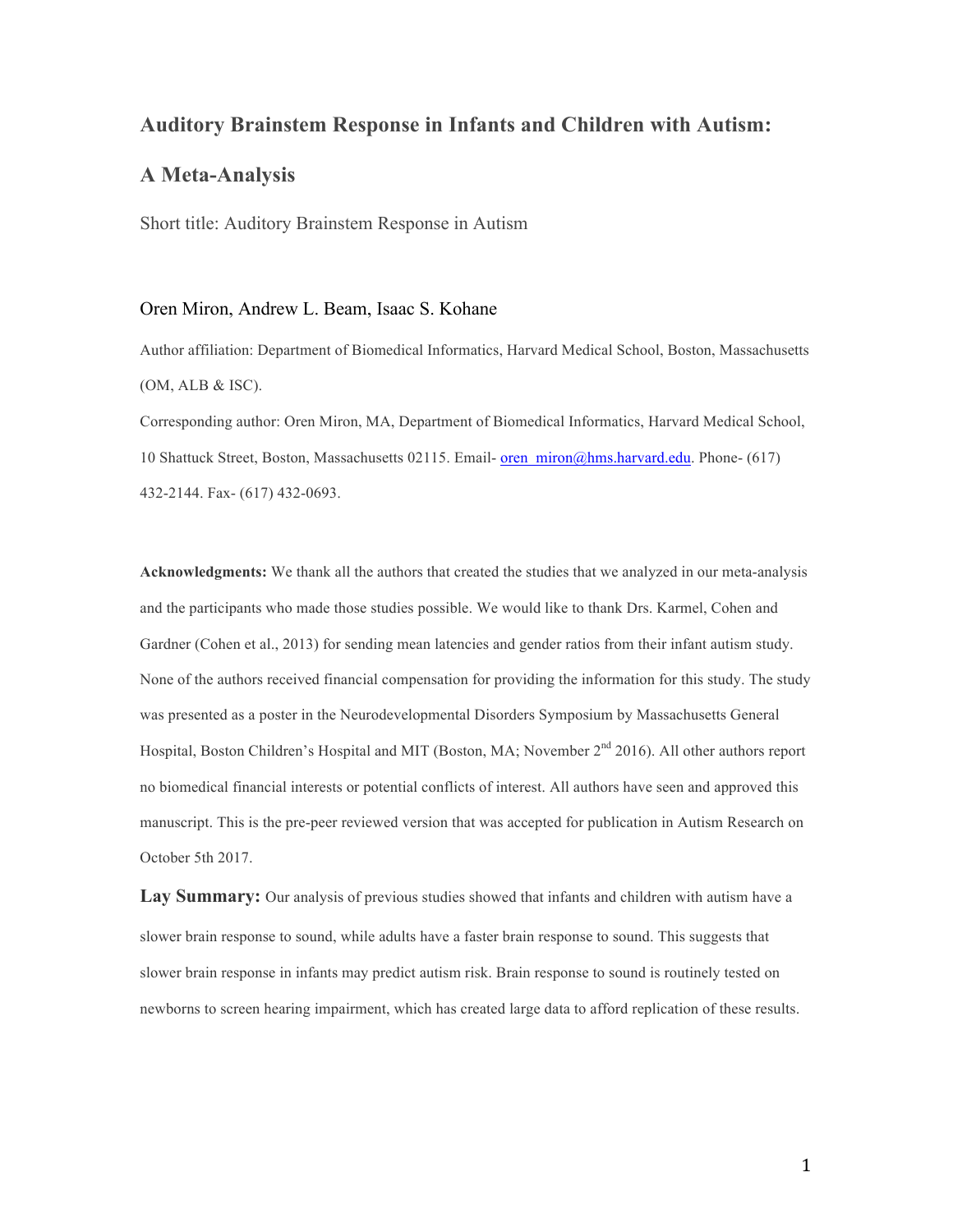Infants with autism were recently found to have prolonged Auditory Brainstem Response (ABR); however, at older ages, findings are contradictory. We compared ABR differences between participants with autism and controls with respect to age using a meta-analysis. Data sources included MEDLINE, EMBASE, Web of Science, Google Scholar, HOLLIS and ScienceDirect from their inception to June 2016. The 25 studies that were included had a total of 1349 participants (727 participants with autism and 622 controls) and an age range of 0-40 years. Prolongation of wave V in autism had a significant negative correlation with age  $(R2=0.23; P=.01)$ . The 22 studies below age 18 years showed a significantly prolonged wave V in autism (Standard Mean Difference=0.6 [95% CI, 0.5 to 0.8]; P<.001). The 3 studies above 18 years of age showed a significantly shorter wave V in autism (SMD=-0.6 [95% CI, -1.0 to -0.2]; P=.004). Prolonged ABR was consistent in infants and children with autism, suggesting it can serve as an autism biomarker at infancy. As the ABR is routinely used to screen infants for hearing impairment, the opportunity for replication studies is extensive.

**Keywords:** Auditory; Event Related Potential; Biomarker; Infants; Children.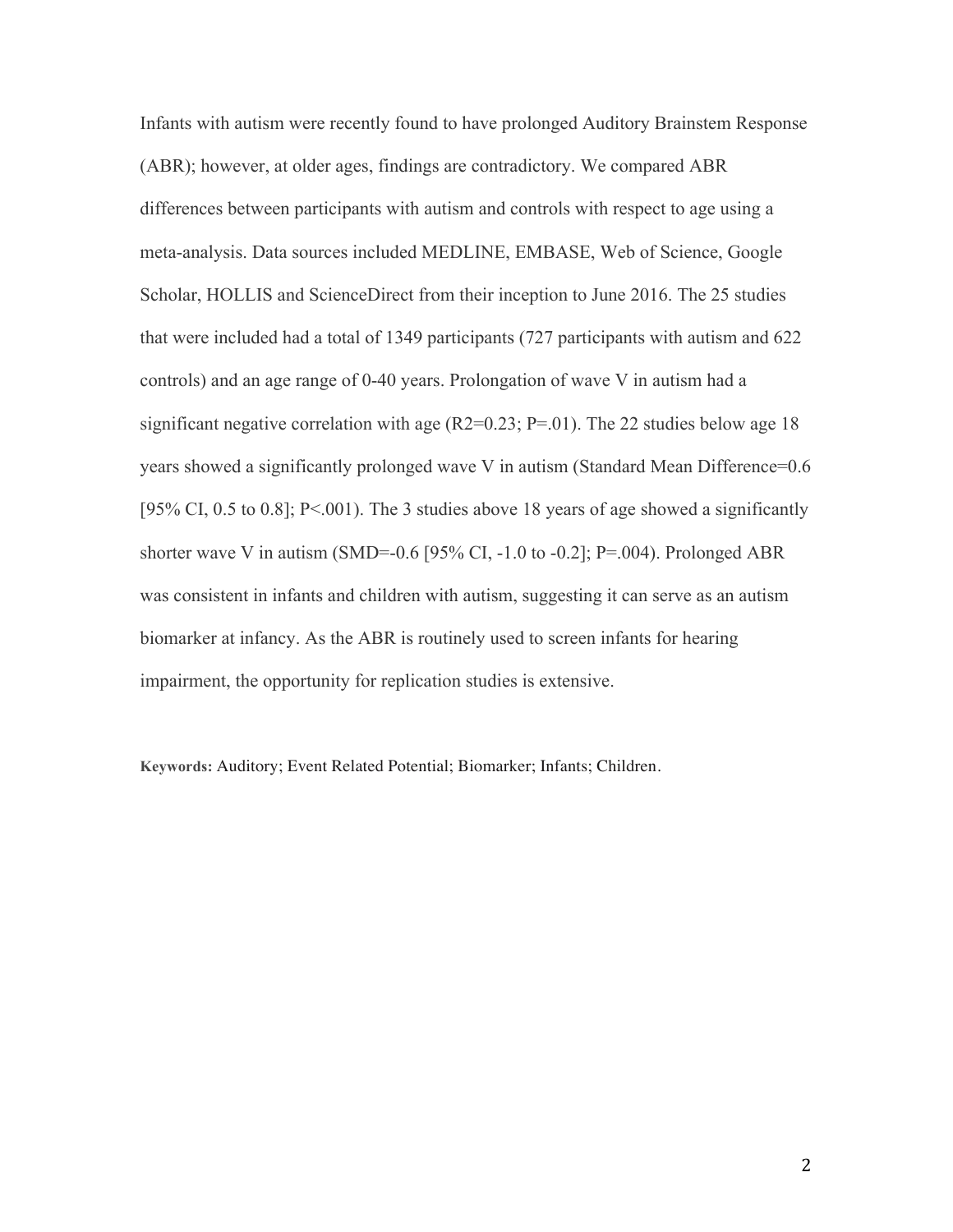The Auditory Brainstem Response (ABR) is an auditory evoked potential that is recorded through electrodes on the scalp. The evoked potential is recorded as a waveform that is characterized by 5 waves, with the first wave (wave I) originating at the auditory nerve and the fifth wave (wave V) originating at the upper brainstem (Starr, 1976). Recent publications show that wave V latency is prolonged in infants who were later diagnosed with autism (Cohen et al., 2013; Miron et al., 2015), a neurodevelopmental disorder that impairs social communication (2013). At older ages, some studies found prolonged wave V latency in autism (Azouz et al., 2014; Dabbous, 2012; Fujikawa-Brooks et al., 2010; Gillberg et al., 1983; Kwon et al., 2007; Magliaro et al., 2010; Ornitz et al., 1980; Rosenblum et al., 1980; Rosenhall et al., 2003; Roth et al., 2012; Russo et al., 2009; Sersen et al., 1990; Skoff et al., 1980; Sohmer & Student, 1978; Student & Sohmer, 1978; Tanguay et al., 1982; Tas et al., 2007; Tharpe et al., 2006; Ververi et al., 2015; Wong & Wong, 1991), while others found shorter wave V latency (Courchesne et al. 1985; Grillon et al. 1989; Rumsey et al. 1984). Prolonged wave V in infants with autism may relate to brain overgrowth in infants with autism (Courchesne, et al., 2011; Courchesne et al., 2003; Redcay & Courchesne, 2005), since head circumference correlates with ABR latency (Mitchell et al., 1989). Brain overgrowth in infants with autism often progressed to undergrowth by adulthood (Courchesne et al., 2011; Redcay & Courchesne, 2005). This suggests that the finding of prolonged ABR in infants with autism may progress to shorter ABR in adulthood. Another finding that may relate to wave V prolongation in autism is the impaired myelination in autism (Wolff et al.,

3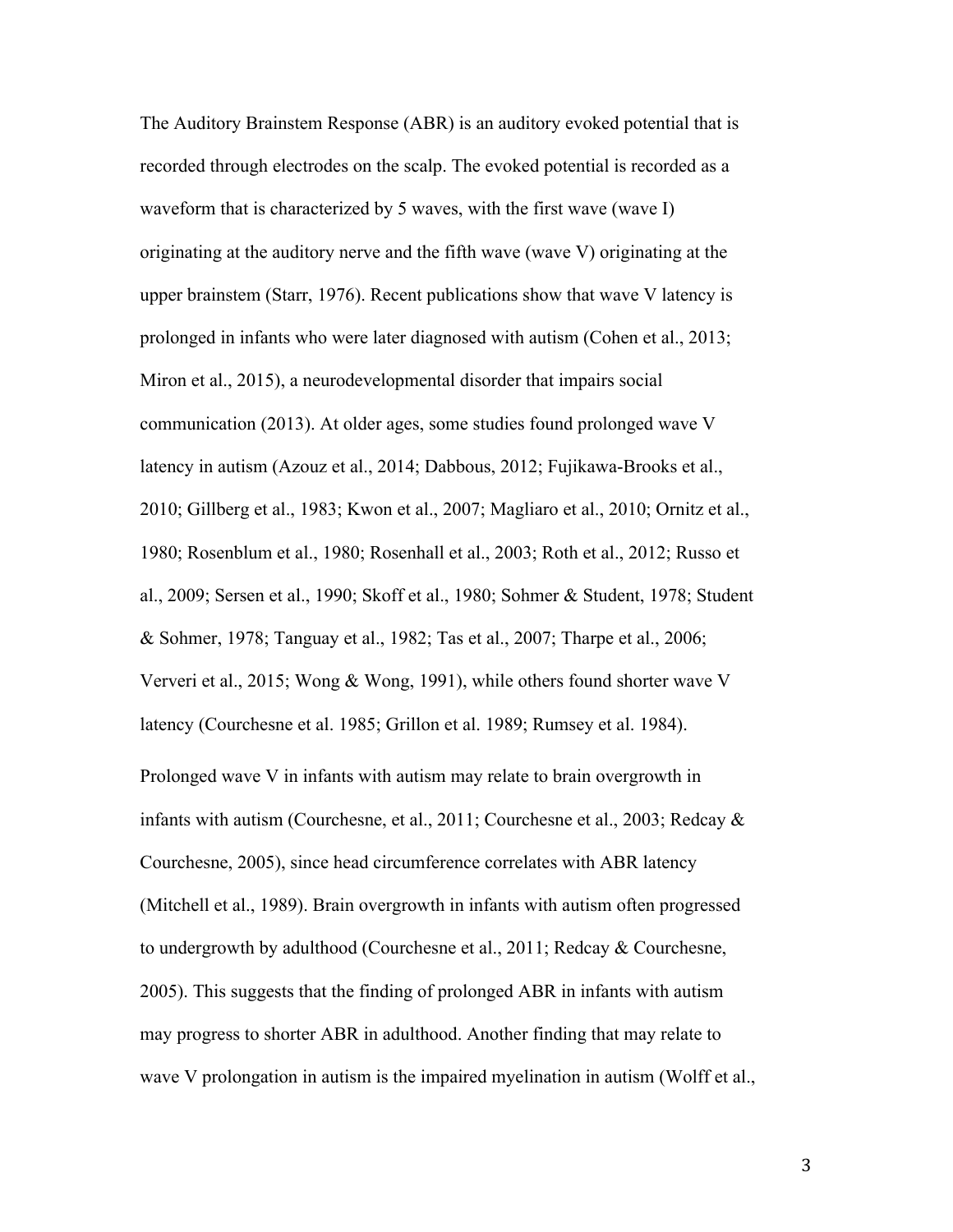2012), which may also relate to prolonged auditory cortical responses in autism (Roberts et al., 2013).

Aside from wave V, other ABR waves also show prolongation in autism (Rosenhall et al., 2003). This meta-analysis' focus on Wave V is due to the relative consistency with which wave V appears in infant hearing screening (Driscoll & McPherson, 2010), thereby creating extensive opportunity for replication by others. If results from this meta-analysis are born out by future studies, then wave V screening as part of standard ABR of infant hearing screening could be used for earlier detection of autism. As the median age for autism diagnosis is 4.1 years (Centers for Disease Control, 2014), earlier diagnosis could lead to earlier treatment, which may result in improved outcomes, even with existing treatment modalities (Dawson et al., 2010; Silverstein & Radesky, 2016; Siu et al., 2016).

# **METHODS AND MATERIALS**

## **Search**

We performed a literature search of MEDLINE, EMBASE, Web of Science, Google Scholar, HOLLIS and ScienceDirect from their inception to June 3<sup>rd</sup> 2016 (Supplementary Figure-1). The search yielded 50 studies on ABR in autism compared to controls that were published between 1975 (Ornitz & Walter, 1975) and 2015 (Miron et al., 2015).

#### **Study selection**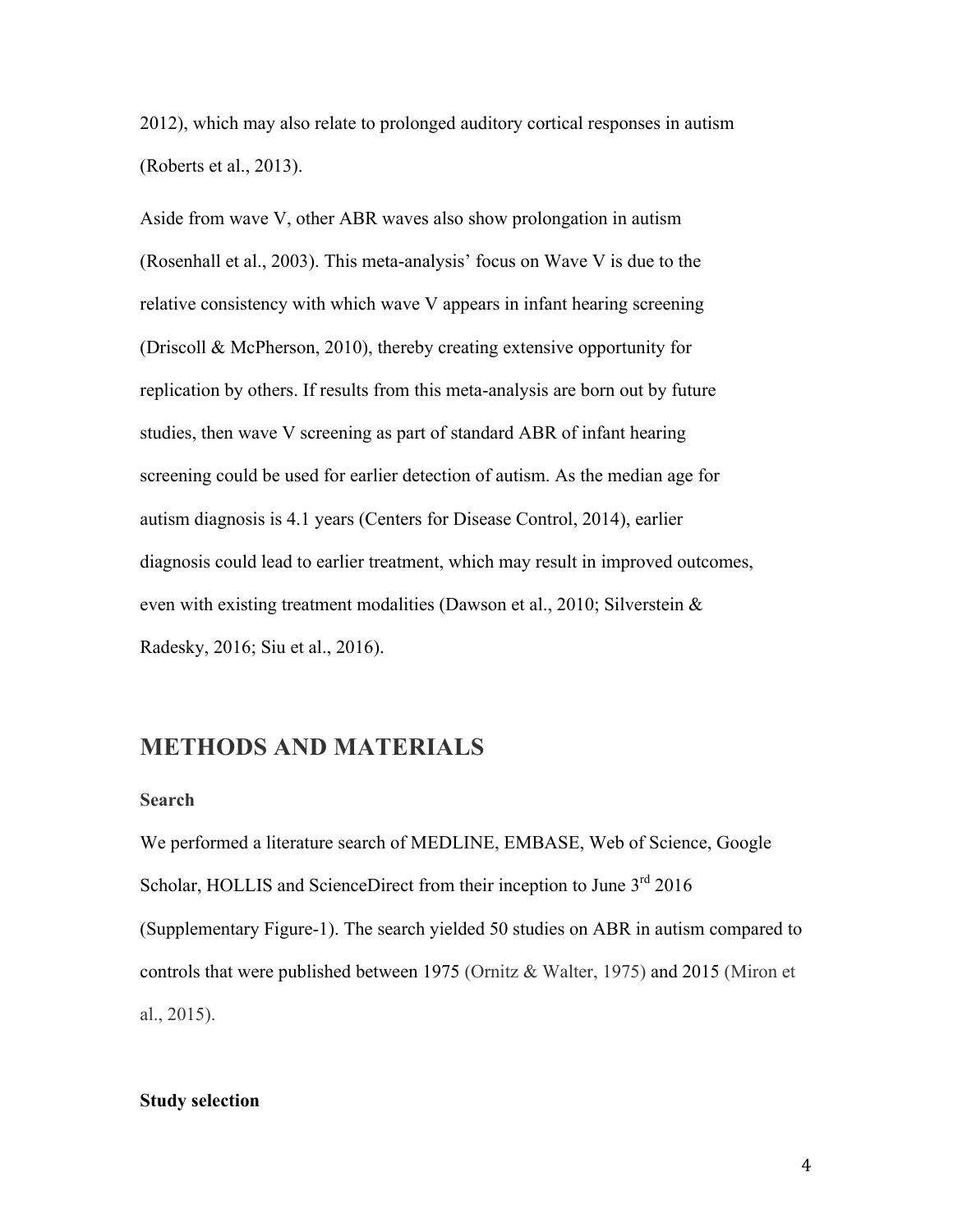Studies were excluded if they (a) did not specify wave V latency or age values (b) were not written in English, or (c) used a sample comprised entirely of cases with a specific genetic abnormality (Figure 1 & Supplementary Table-1).

After exclusion, 25 studies remained (50% inclusion proportion), with 1349 participants (727 participants with autism and 622 controls), and an age range of 0-40 years.

#### **Figure 1: Inclusion of studies in meta-analysis**



#### **Data Extraction and Synthesis:**

Values for the analysis were extracted from the included articles and from data sent by authors (Supplementary Table-2 and Supplementary Figure-2, 3 & 4). Data extraction and analysis was performed three times to ensure accuracy. Autism prolongation percentage was calculated as mean wave V latency in the autism group divided by mean wave V latency in the control group.

#### **Statistical analysis**

The analysis was performed with R statistical software (Version 3.3.1), with the packages "ggplot2" and "metafor". The effect of confounding factors on autism prolongation in wave V was examined using linear regression weighted by sample size. There was no significant correlation with male ratio, stimulus intensity, stimulus rate, sweeps amount, and publication year (Table 1).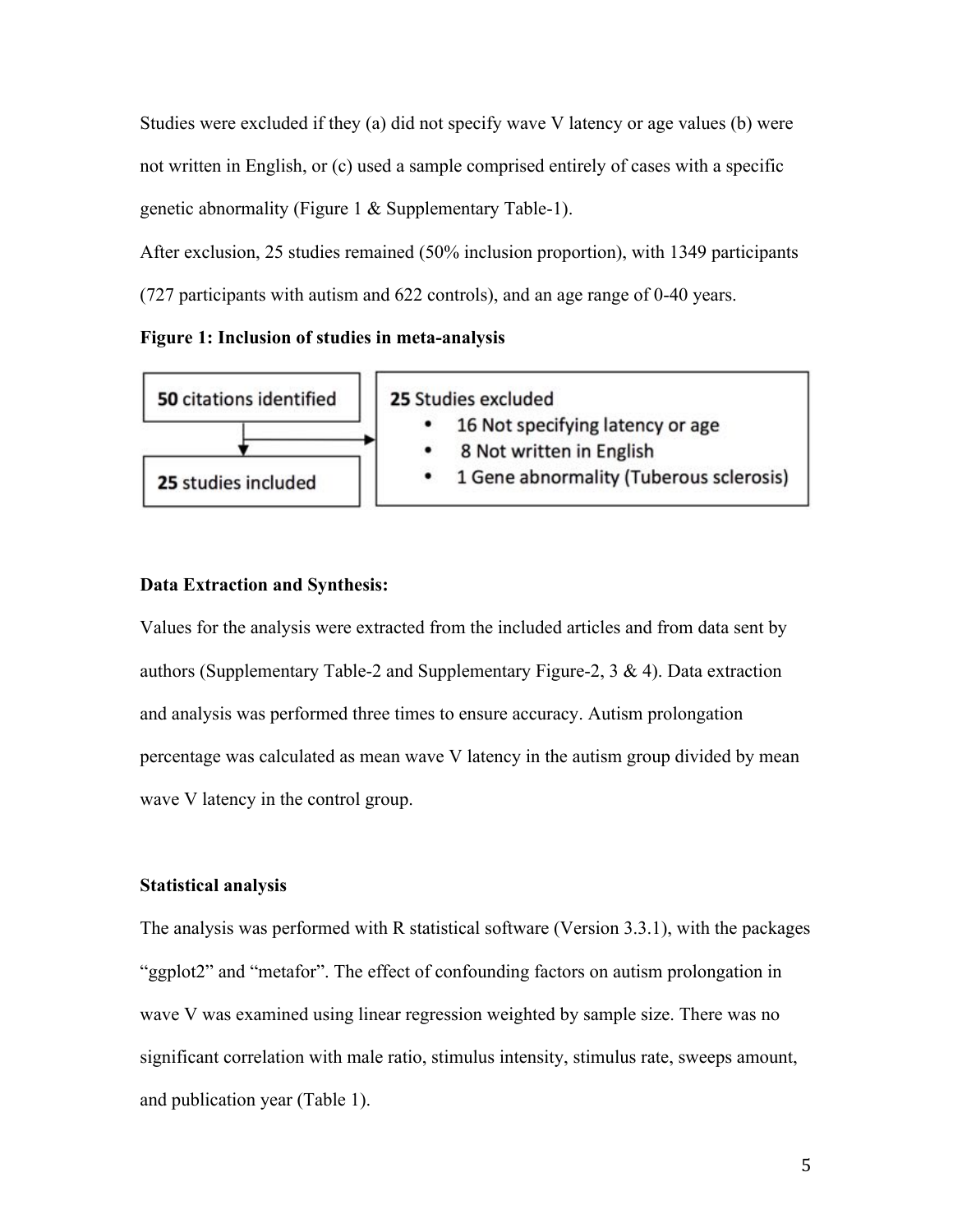| <b>Study</b>                      | Age    | <b>Sample</b> | Male         | <b>Intensity</b> | Rate         | <b>Sweeps</b> | <b>Publication</b> |
|-----------------------------------|--------|---------------|--------------|------------------|--------------|---------------|--------------------|
| (1st author)                      | (vear) | (N)           | (%)          | (dBnHL)          | (clicks/sec) | (trials)      | (year)             |
| Cohen <sup>+</sup>                | 0.0    | 70            | 59           | 80               | 12.9         | 3,072         | 2013               |
| Miron <sup>+</sup>                | 0.1    | 60            | 80           | 85               | 39.1         | 2,000         | 2015               |
| Dabbous                           | 2.4    | 50            | 66           | 90               | 27.5         | N/A           | 2012               |
| Roth                              | 2.6    | 52            | 83           | 85               | 39.1         | 2,000         | 2012               |
| Kwon                              | 3.3    | 121           | 82           | 90               | 13           | N/A           | 2007               |
| Wong                              | 3.4    | 129           | 72           | 80               | 10           | 2,048         | 1991               |
| Tas                               | 3.9    | 42            | 75           | 80               | 16           | 2,000         | 2007               |
| Ververi                           | 4.0    | 86            | 100          | 70               | N/A          | 2,048         | 2015               |
| Azouz                             | 5.0    | 45            | 76           | N/A              | N/A          | N/A           | 2014               |
| Tanguay                           | 5.5    | 28            | 86           | 72               | 20           | 1,500         | 1982               |
| Tharpe                            | 5.7    | 36            | 90           | 80               | 21.1         | 2,000         | 2006               |
| Ornitz                            | 6.0    | 15            | N/A          | 68               | 10           | 1,024         | 1980               |
| Sohmer <sup>+</sup>               | 7.5    | 31            | N/A          | 75               | 15           | 1,024         | 1978               |
| Student <sup>+</sup>              | 8.0    | 24            | N/A          | 75               | 10           | N/A           | 1978               |
| Rosenhall (female)                | 9.6    | 54            | $\mathbf{0}$ | 80               | 22.5         | 1,012         | 2003               |
| Russo                             | 9.8    | 39            | 73           | N/A              | 13           | 3,000         | 2009               |
| Rosenblum                         | 9.8    | 12            | 67           | 60               | 10           | 1,000         | 1980               |
| Skoff                             | 10.3   | 36            | 53           | 60               | 10           | 2,000         | 1980               |
| Rosenhall (male)                  | 10.3   | 106           | 100          | 80               | 22.5         | 1,012         | 2003               |
| Fujikawa-Brooks                   | 10.8   | 40            | 88           | 75               | 19           | 1,024         | 2010               |
| Gillberg                          | 11.3   | 55            | 65           | 80               | N/A          | 2,048         | 1983               |
| Sersen                            | 11.5   | 83            | 100          | 50               | 10.3         | 1,500         | 1990               |
| Magliaro                          | 12.1   | 41            | 65           | 80               | 19           | 2,000         | 2010               |
| Rumsey                            | 19.4   | 50            | 92           | 80               | 11           | 2,048         | 1984               |
| Courchesne§                       | 19.6   | 28            | 86           | 70               | 37           | 2,750         | 1985               |
| Grillon§                          | 21.7   | 16            | 100          | 70               | 7            | 2,000         | 1989               |
| <b>Autism prolongation effect</b> |        |               | $R^2=0.006;$ | $R^2 = 0.0008;$  | $R^2=0.1;$   | $R^2=0.003;$  | $R^2=0.01;$        |
|                                   |        |               | <b>NS</b>    | <b>NS</b>        | <b>NS</b>    | <b>NS</b>     | <b>NS</b>          |

### **Table 1. Characteristics of the 25 included studies**

†-Both studies used preterm infants in autism and control groups. ‡-Autism participants overlap between both studies. §-Autism participants overlap between studies. N/A-Not Available. NS- Non significant weighted linear regression (p>0.05); dB nHL- Decibels above Normal Hearing Level.,

Age correlation with autism prolongation of wave V was determined using linear regression weighted by sample size. A similar analysis was performed for waves III and I (Supplementary Figure-5) and for Inter-Peak Latencies (IPL) I-V, I-III and III-V (Supplementary Figure-6). Comparison of Standard Mean Difference (SMD) of wave V in autism vs. controls made use of random effect model with the DerSimonian and Laird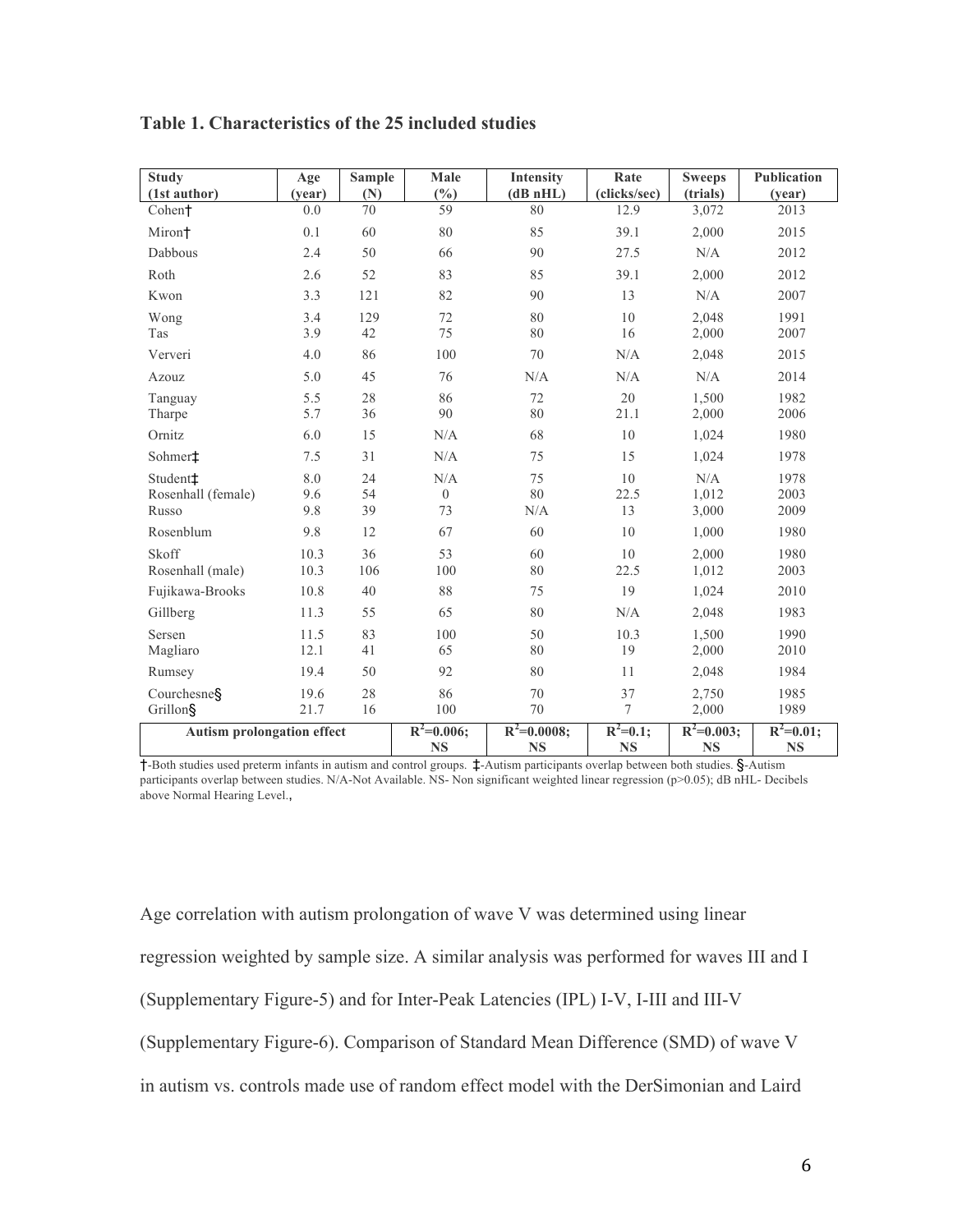method (DerSimonian & Laird, 1986). Analysis was done separately in studies with mean age below 18 years and mean age above 18 years.

# **RESULTS**

## **Wave V autism prolongation**

We first measured the effect of age on autism prolongation of wave V using a weighted linear regression model. Age had a significant negative effect on prolongation of wave V in autism ( $R^2$ =0.227,  $F_{(1,24)}$ =7.04, *P*=0.013, B=-0.23; Figure 2).



#### **Figure 2: Correlation of autism prolongation and age**

Legend: Y=Wave V autism prolongation in percentage. X=mean age at time of ABR in years. Blue line=Linear regression. Grey area=Linear regression confidence interval of 95%. White names indicate first author name and circle size corresponds to sample size. For example, Circle "Cohen" represents Cohen et al 2013 and the size corresponds to a sample size of 70 participants.

## **Standardized Mean Difference**

In order to measure the SMD before and after adulthood, a separate analysis was

performed for studies with mean age below 18 years of age and above 18 years of age.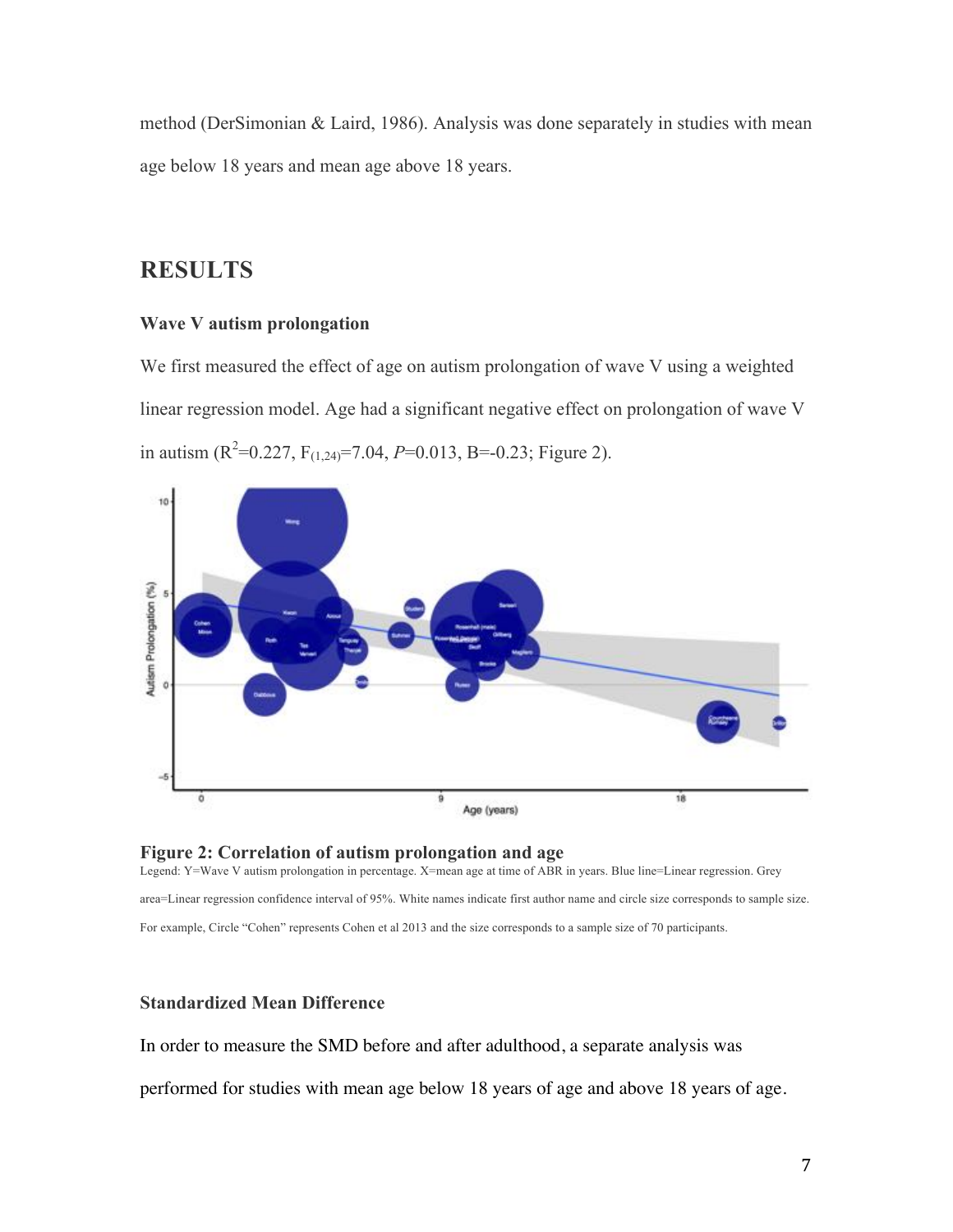The 22 studies below 18 years of age showed significant autism prolongation of wave V (SMD=0.632, CI 0.476 to 0.788, *P*<.001). The three studies above 18 years of age showed significant autism shortening of wave V (SMD=-0.607, CI -1.021 to -0.194, *P*=.004). When examining all 25 studies together, the autism prolongation of wave V was significant (SMD=0.505, CI 0.309 to 0.700, *P*<.001; Figure 3).

| Study, Year              | Age(years)     | Sample(N) | Autism V-Mean/SD |     | Control V-Mean/SD |           |                                            | Autism Prolongation [95% CI]  |
|--------------------------|----------------|-----------|------------------|-----|-------------------|-----------|--------------------------------------------|-------------------------------|
| Cohen, 2013              | $\circ$        | 70        | 7.3              | 0.5 | 7.1               | 0.5       |                                            | $0.52$ [-0.08, 1.11]          |
| Miron, 2015              | $\circ$        | 60        | 6.8              | 0.2 | 6.6               | 0.3       |                                            | $0.77$ $[0.25, 1.30]$         |
| Dabbous, 2012            | $\overline{2}$ | 50        | 5.5              | 0.2 | 5.5               | 0.1       |                                            | $-0.18$ [ $-0.73$ , 0.38]     |
| Roth, 2012               | 3              | 52        | 5.9              | 0.1 | 5.7               | 0.1       |                                            | 1.13 [ 0.55, 1.72 ]           |
| Kwon, 2007               | 3              | 121       | 5.9              | 0.4 | 5.7               | 0.3       | ——                                         | $0.61$ $[ 0.24, 0.98 ]$       |
| Wong, 1991               | 3              | 129       | 5.7              | 0.3 | 5.3               | 0.3       |                                            | $1.43$ $[0.93, 1.94]$         |
| Tas, 2007                | $\overline{a}$ | 42        | 6.2              | 0.2 | 6                 | 0.2       |                                            | $0.55$ $[-0.09, 1.20]$        |
| Ververi, 2015            | $\overline{a}$ | 86        | 6                | 0.4 | 5.9               | 0.2       | $\overline{\phantom{a}}$                   | $0.31$ $[-0.11, 0.74]$        |
| Azouz, 2014              | 5              | 45        | 5.9              | 0.3 | 5.7               | 0.2       |                                            | $0.88$ $[ 0.23, 1.53 ]$       |
| Tanguay, 1982            | 6              | 28        | 5.9              | 0.3 | 5.8               | 0.3       |                                            | $0.50$ [-0.25, 1.26]          |
| Tharpe, 2006             | 6              | 36        | 5.9              | 0.2 | 5.8               | 0.2       |                                            | $0.52$ $[-0.15, 1.19]$        |
| Ornitz, 1980             | 6              | 15        | 6.6              | 0.4 | 6.6               | 0.2       |                                            | $0.03$ [ $-1.00$ , $1.06$ ]   |
| Sohmer, 1978             | 8              | 31        | 6.9              | 0.2 | 6.7               | 0.3       |                                            | $0.63$ [-0.10, 1.36]          |
| Student, 1978            | <sub>8</sub>   | 24        | 6.8              | 0.3 | 6.5               | 0.3       |                                            | $0.95$ $[ 0.09, 1.80 ]$       |
| Rosenhall (female), 2003 | 10             | 54        | 5.5              | 0.2 | 5.4               | 0.2       |                                            | $0.68$ $[ 0.13, 1.23 ]$       |
| Russo, 2009              | 10             | 39        | 5.6              | 0.2 | 5.6               | 0.2       |                                            | $0.00$ [-0.63, 0.63]          |
| Rosenblum, 1980          | 10             | 12        | 6.7              | 0.3 | 6.6               | 0.4       |                                            | $0.45[-0.69, 1.60]$           |
| Skoff, 1980              | 10             | 36        | 6.2              | 0.2 | 6                 | 0.2       | ٠.                                         | $0.68$ $[ 0.00, 1.35 ]$       |
| Rosenhall (male), 2003   | 10             | 106       | 5.7              | 0.3 | 5.6               | 0.2       | $-$                                        | $0.64$ [ $0.21$ , $1.07$ ]    |
| <b>Brooks, 2010</b>      | 11             | 40        | 5.7              | 0.2 | 5.6               | 0.2       |                                            | $0.30$ [-0.32, 0.93]          |
| Gillberg, 1983           | 11             | 55        | 5.6              | 0.3 | 5.4               | 0.2       |                                            | $0.65$ $[0.10, 1.19]$         |
| Sersen, 1990             | 12             | 83        | 6                | 0.2 | 5.8               | 0.2       | $-$                                        | $1.08$ $[0.62, 1.55]$         |
| Magilaro, 2010           | 12             | 41        | 5.7              | 0.1 | 5.6               | 0.1       |                                            | $0.86$ [ $0.21$ , $1.52$ ]    |
| Rumsey, 1984             | 19             | 50        | 5.5              | 0.2 | 5.7               | 0.1       |                                            | $-0.70$ [ $-1.27$ , $-0.13$ ] |
| Courchesne, 1985         | 20             | 28        | 5.8              | 0.2 | 6                 | 0.3       |                                            | $-0.44$ [ $-1.19$ , 0.30]     |
| Grillon, 1989            | 22             | 16        | 5.6              | 0.1 | 5.7               | 0.2       |                                            | $-0.62$ [ $-1.62$ , 0.39]     |
| All ages                 | 8              | 1349      | 6                | 0.3 |                   | $5.9$ 0.2 |                                            | $0.51$ [ $0.31$ , $0.70$ ]    |
| Below 18 years           | 7              | 1255      | 6.1              | 0.3 | 5.9               | 0.2       |                                            | $0.63$ [ $0.47$ , $0.79$ ]    |
| Above 18 years           | 20             | 94        | 5.7              | 0.2 |                   | 5.8 0.2   |                                            | $-0.61$ [ $-1.02$ , $-0.19$ ] |
|                          |                |           |                  |     |                   |           |                                            |                               |
|                          |                |           |                  |     |                   |           | $-2.00$<br>$-1.00$<br>0.00<br>1.00<br>2.00 |                               |
|                          |                |           |                  |     |                   |           | <b>SMD</b>                                 |                               |

#### **Figure 3: Forest plot of autism prolongation**

Legend: Study (first author), year (publication); Age (mean in years); Sample (combined for autism and controls); V- Wave V latency; SD- Standard Deviation; Black square indicates SMD and error bars indicate confidence interval of 95%, which are indicated numerically under Autism Prolongation [95% CI]. Square size indicates the proportional weight of the study on the combined SMD.

# **DISCUSSION**

This meta-analysis found that autism prolongation has a significant negative correlation with age. Further, ABR studies below 18 years of age found wave V prolongation in autism (Cohen et al., 2013; Dabbous, 2012; Kwon et al., 2007; Miron et al., 2015; Roth et al., 2012; Wong & Wong, 1991), while studies above 18 years of age found wave V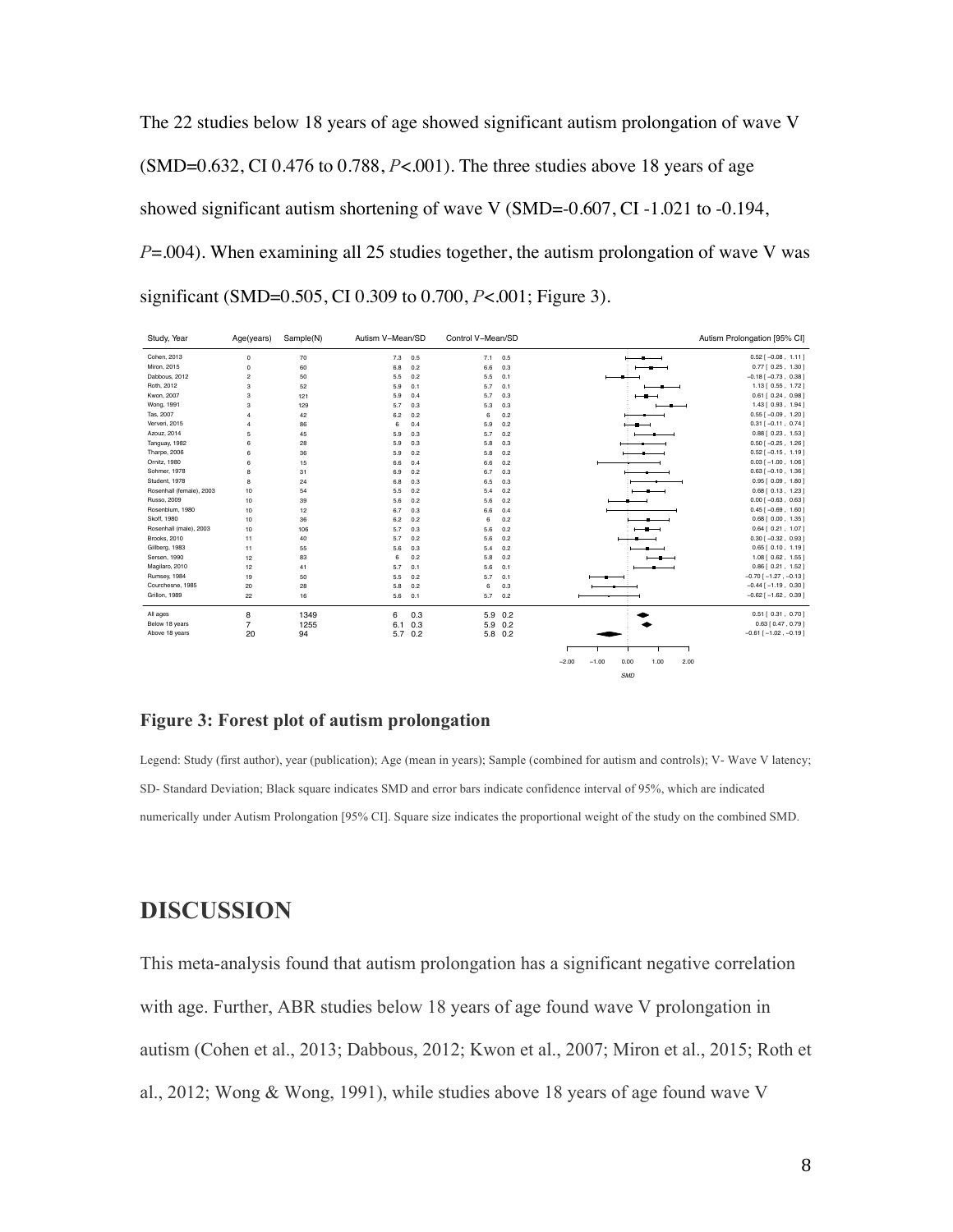shortening (Courchesne et al., 1985; Grillon et al., 1989; Rumsey et al., 1984). Autism prolongation did not correlate significantly with study settings such as gender and stimulus intensity. The autism prolongation of infants and children was significant in wave V, which originates from the highest area of the brainstem. In this regard, it is worth noting four studies that were excluded from the meta-analysis for not specifying wave V but did specify IPL I-V (a higher part of wave V), where they found autism prolongation in a combined sample of 755 children (Maziade et al., 2000; McClelland et al. 1992; Taylor et al. 1982; Thivierge et al. 1990).

Results demonstrated a negative effect of age on autism prolongation at wave V, with prolongation in infancy and shortening at adulthood. This is similar to the negative effect of age on brain overgrowth in autism, with overgrowth in infancy and undergrowth in adulthood (Courchesne, et al., 2011; Redcay & Courchesne, 2005). These studies suggest that in the first days of life, before the increased brain growth period, there may be a smaller brain size in autism. Examining if this abnormality affects ABR requires that the post-natal analysis for the first days of life should be done separately for subsequent pediatric development. Follow-up studies to determine if the brain overgrowth and the V wave signal have any association also include: measuring the correlation between the head circumference (absolute size and growth rate) and V wave timing in both children with autism and matched controls. Furthermore, given the impaired myelination observed in autism (Wolff et al., 2012), the delayed V wave finding could be correlated with white fiber connectivity (i.e. with DTI MRI imaging). Finally, the auditory sensitivity that

9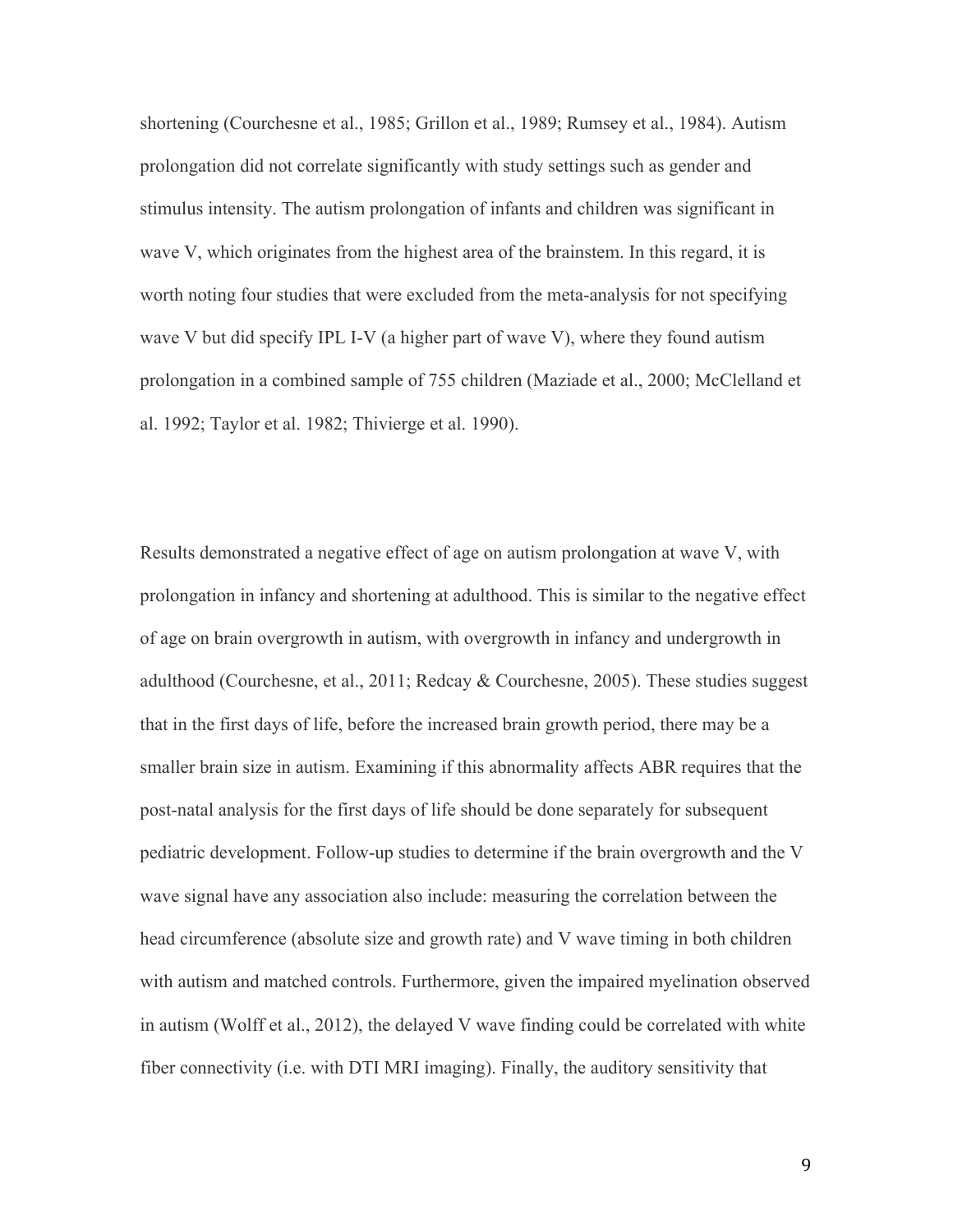burdens many individuals with autism (Rosenhall et al., 1999) could also be correlated with the V wave delay.

Autism is a heterogeneous disorder with several subgroups (Doshi-Velez, et al., 2014; Karmel et al., 2010), which suggests that autism prolongation may occur in a subgroup of autism cases. This notion was supported by several studies in the meta-analysis (Miron et al., 2015; Rosenhall et al., 2003; Roth et al., 2012; Ververi et al., 2015). For example, an infant study found wave V prolongation in 70% of autism and 20% of controls (Miron et al., 2015). The studies that were analyzed used different prolongation thresholds, which prevented a subgroup comparison in the meta-analysis. However, this heterogeneity does suggest the opportunity in studying the genetics of the individuals identified with prolonged V wave. For example, assessing the genes involved in myelination and with variants previously associated with autism. These include X-linked dystrophin-related protein 2 gene (DRP2) which regulates Schwann cell myelination and in which loss-offunction mutations have been found in patients with autism (Toma et al., 2014), large non-coding RNA mutations associated with delayed myelination and autism (Talkowski et al., 2012), and mutations in ERBB4 associated with autism and a tyrosine receptor kinase regulation of myelination (Gai et al., 2012). However, rather than focusing on those specific genes, a genome-wide approach is now feasible and affordable but it would require the reconsent and recontact of those families in which autism and prolonged ABR V waves were found.

10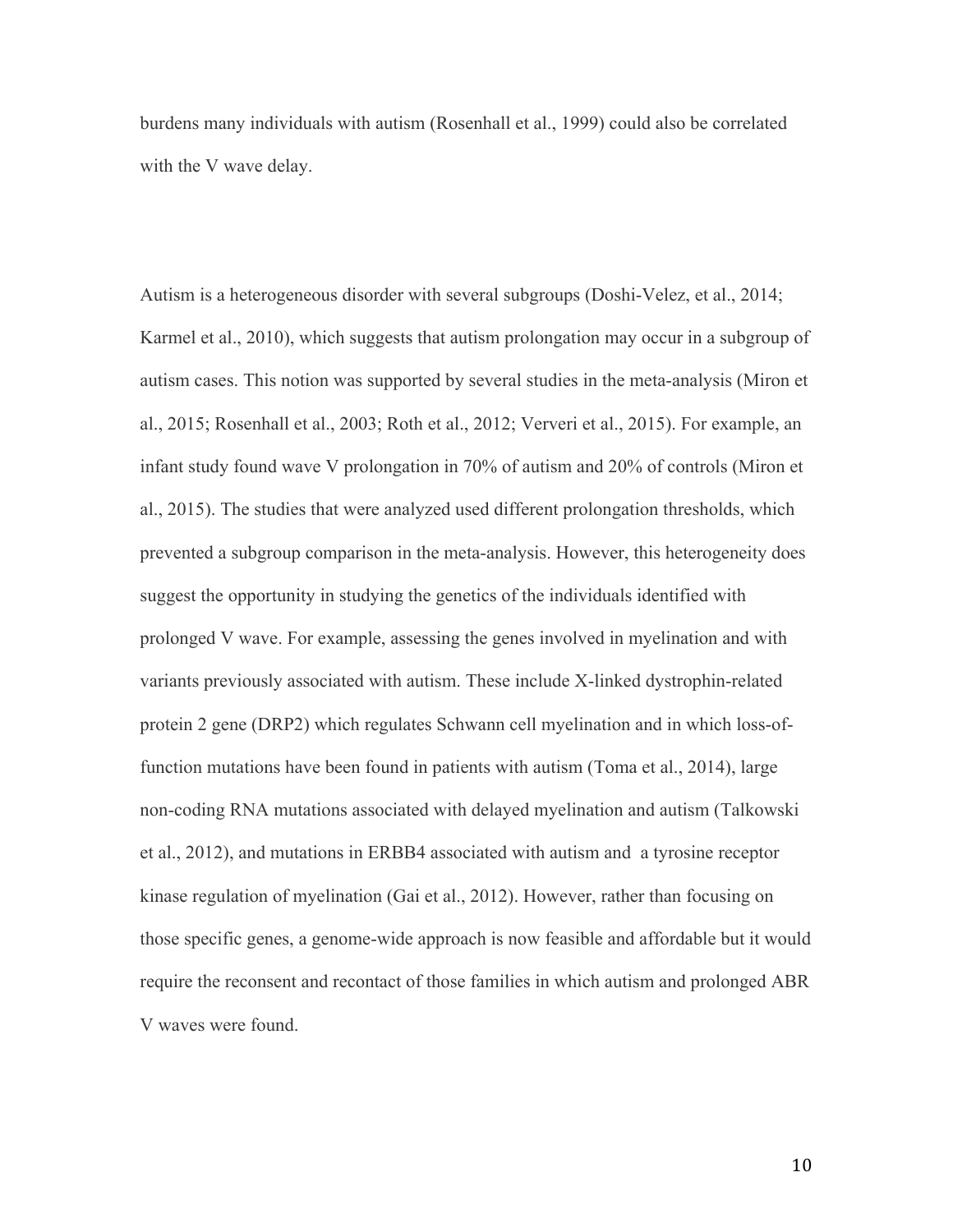However, even without determining the specific mechanisms by which the prolonged V wave is associated with autism, if it is found on replication studies to have sufficient specificity it could be used as a very low cost biomarker that fits into current pediatric practice. Therefore the only additional requirement would be the application of signal processing algorithms well within the capabilities of commodity consumer computing.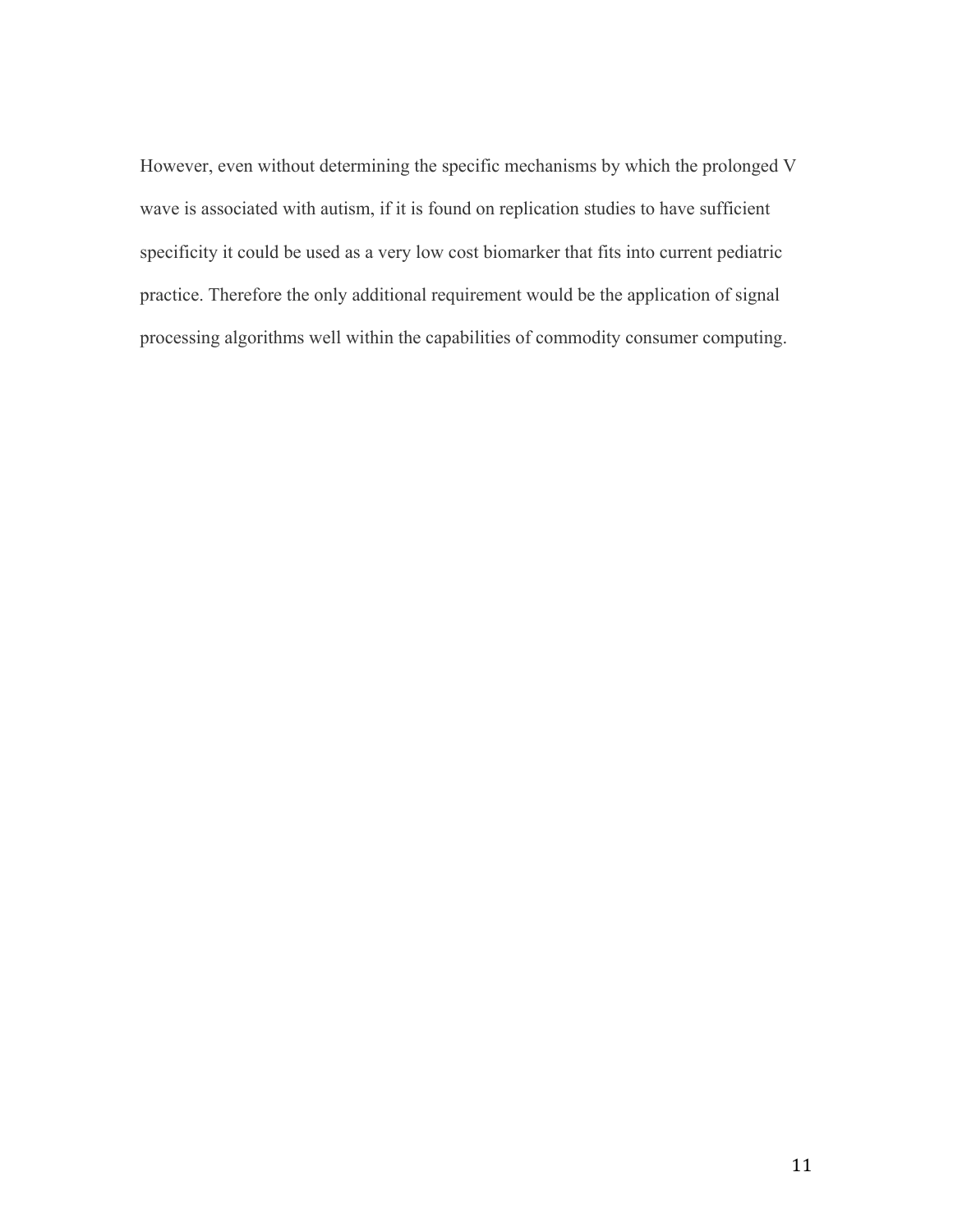## **References**

- A P A. (2013). Diagnostic and statistical manual of mental disorders (DSM-5 $\circledR$ ).
- Azouz, H. G., Kozou, H., Khalil, M., Abdou, R. M., & Sakr, M. (2014). The correlation between central auditory processing in autistic children and their language processing abilities. *International Journal of Pediatric Otorhinolaryngology*, 78(12), 2297-2300. doi:10.1016/j.ijporl.2014.10.039
- Cohen, I. L., Gardner, J. M., Karmel, B. Z., Phan, H. T., Kittler, P., Gomez, T. R., ... Barone, A. (2013). Neonatal brainstem function and 4-month arousalmodulated attention are jointly associated with autism. Autism Research : *Official Journal of the International Society for Autism Research,* 6(1), 11–22. doi:10.1002/aur.1259
- Courchesne, E., Campbell, K., & Solso, S. (2011). Brain growth across the life span in autism: age-specific changes in anatomical pathology. *Brain Research*, 1380, 138–145. doi:10.1016/j.brainres.2010.09.101
- Courchesne, E., Carper, R., & Akshoomoff, N. (2003). Evidence of brain overgrowth in the first year of life in autism. The Journal of the American Medical *Association*, *290*(3), 337–344. doi:10.1001/jama.290.3.337
- Courchesne, E., Courchesne, R. Y., Hicks, G., & Lincoln, A. J. (1985). Functioning of the brain-stem auditory pathway in non-retarded autistic individuals. *Electroencephalography and Clinical Neurophysiology*, *61*(6), 491–501.
- Courchesne, E., Mouton, P. R., Calhoun, M. E., Semendeferi, K., Ahrens-Barbeau, C., Hallet, M. J., ... Pierce, K. (2011). Neuron number and size in prefrontal cortex of children with autism. The Journal of the American Medical Association, 306(18), 2001–2010. doi:10.1001/jama.2011.1638
- Dabbous, A. O. (2012). Characteristics of auditory brainstem response latencies in children with autism spectrum disorders. Audiological Medicine, 10(3), 122-131. doi:10.3109/1651386X.2012.708986
- Dawson, G., Rogers, S., Munson, J., Smith, M., Winter, J., & et al. (2010). Randomized, controlled trial of an intervention for toddlers with autism: the Early Start Denver Model. *Pediatrics*, *125*(1), 17–23.
- DerSimonian, R., & Laird, N. (1986). Meta-analysis in clinical trials. *Controlled Clinical Trials*, *7*(3), 177–188. doi:10.1016/0197-2456(86)90046-2
- Developmental Disabilities Monitoring Network Surveillance Year 2010 Principal Investigators, & Centers for Disease Control and Prevention (CDC). (2014). Prevalence of autism spectrum disorder among children aged 8 years autism and developmental disabilities monitoring network, 11 sites, United States, 2010. MMWR. Surveillance Summaries : Morbidity and Mortality *Weekly Report. Surveillance Summaries / CDC*, *63*(2), 1–21.
- Doshi-Velez, F., Ge, Y., & Kohane, I. (2014). Comorbidity clusters in autism spectrum disorders: an electronic health record time-series analysis. *Pediatrics*, *133*(1), e54–63. doi:10.1542/peds.2013-0819
- Driscoll, C. J., & McPherson, B. (2010). *Newborn Screening Systems: The Complete Perspective* (reprint.). Plural Publishing.
- Fujikawa-Brooks, S., Isenberg, A. L., Osann, K., Spence, M. A., & Gage, N. M. (2010).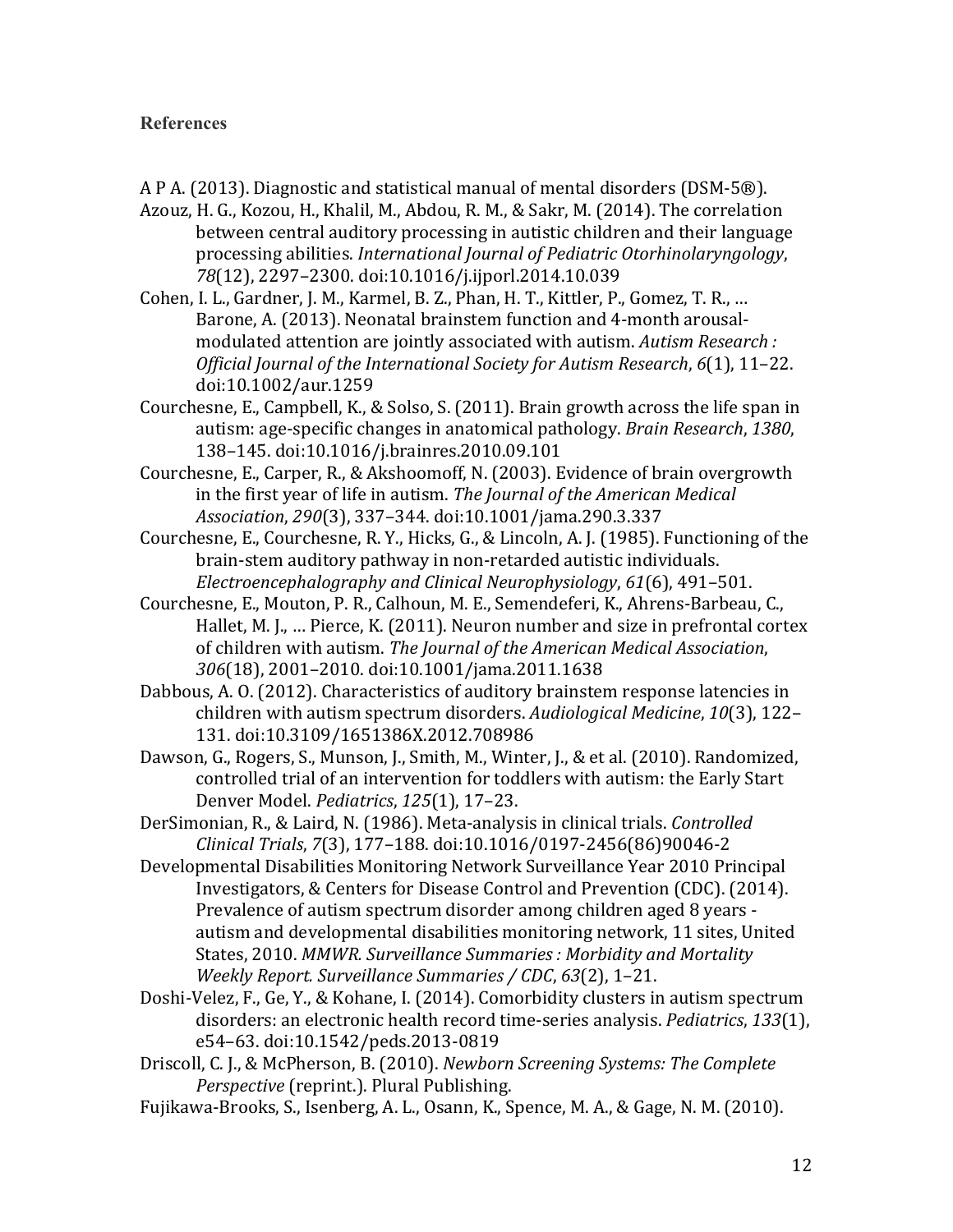The effect of rate stress on the auditory brainstem response in autism: a preliminary report. *International Journal of Audiology*, 49(2), 129-140. doi:10.3109/14992020903289790

- Gai, X., Xie, H. M., Perin, J. C., Takahashi, N., Murphy, K., Wenocur, A. S., ... White, P. S. (2012). Rare structural variation of synapse and neurotransmission genes in autism. *Molecular Psychiatry*, *17*(4), 402–411. doi:10.1038/mp.2011.10
- Gillberg, C., Rosenhall, U., & Johansson, E. (1983). Auditory brainstem responses in childhood psychosis. *Journal of Autism and Developmental Disorders*, *13*(2), 181–195.
- Grillon, C., Courchesne, E., & Akshoomoff, N. (1989). Brainstem and middle latency auditory evoked potentials in autism and developmental language disorder. *Journal of Autism and Developmental Disorders, 19(2), 255-269.* doi:10.1007/BF02211845
- Karmel, B. Z., Gardner, J. M., Meade, L. S., Cohen, I. L., London, E., Flory, M. J., ... Harin, A. (2010). Early medical and behavioral characteristics of NICU infants later classified with ASD. *Pediatrics*, *126*(3), 457–467. doi:10.1542/peds.2009- 2680
- Kwon, S., Kim, J., Choe, B. H., Ko, C., & Park, S. (2007). Electrophysiologic assessment of central auditory processing by auditory brainstem responses in children with autism spectrum disorders. *Journal of Korean Medical Science*, 22(4), 656–659. doi:10.3346/jkms.2007.22.4.656
- Magliaro, F. C., Scheuer, C. I., Assumpção Júnior, F. B., & Matas, C. G. (2010). Study of auditory evoked potentials in autism. *Pro-Fono*: *Revista de Atualizacao Cientifica*, *22*(1), 31–36.
- Maziade, M., Mérette, C., Cayer, M., Roy, M. A., Szatmari, P., Côté, R., & Thivierge, J. (2000). Prolongation of brainstem auditory-evoked responses in autistic probands and their unaffected relatives. Archives of General Psychiatry, *57*(11), 1077–1083.
- McClelland, R. J., Eyre, D. G., Watson, D., Calvert, G. J., & Sherrard, E. (1992). Central conduction time in childhood autism. The British Journal of Psychiatry, 160, 659–663.
- Miron, O., Ari-Even Roth, D., Gabis, L. V., Henkin, Y., Shefer, S., Dinstein, I., & Geva, R. (2015). Prolonged auditory brainstem responses in infants with autism. Autism Research : Official Journal of the International Society for Autism *Research*. doi:10.1002/aur.1561
- Mitchell, C., Phillips, D. S., & Trune, D. R. (1989). Variables affecting the auditory brainstem response: audiogram, age, gender and head size. *Hearing Research*, *40*(1-2), 75–85.
- Ornitz, E. M., Mo, A., Olson, S. T., & Walter, D. O. (1980). Influence of click sound pressure direction on brainstem responses in children. *Audiology*, 19(3), 245–254.
- Ornitz, E. M., & Walter, D. O. (1975). The effect of sound pressure waveform on human brain stem auditory evoked responses. *Brain Research*, 92(3), 490– 498.
- Redcay, E., & Courchesne, E. (2005). When is the brain enlarged in autism? A metaanalysis of all brain size reports. *Biological Psychiatry*, 58(1), 1–9.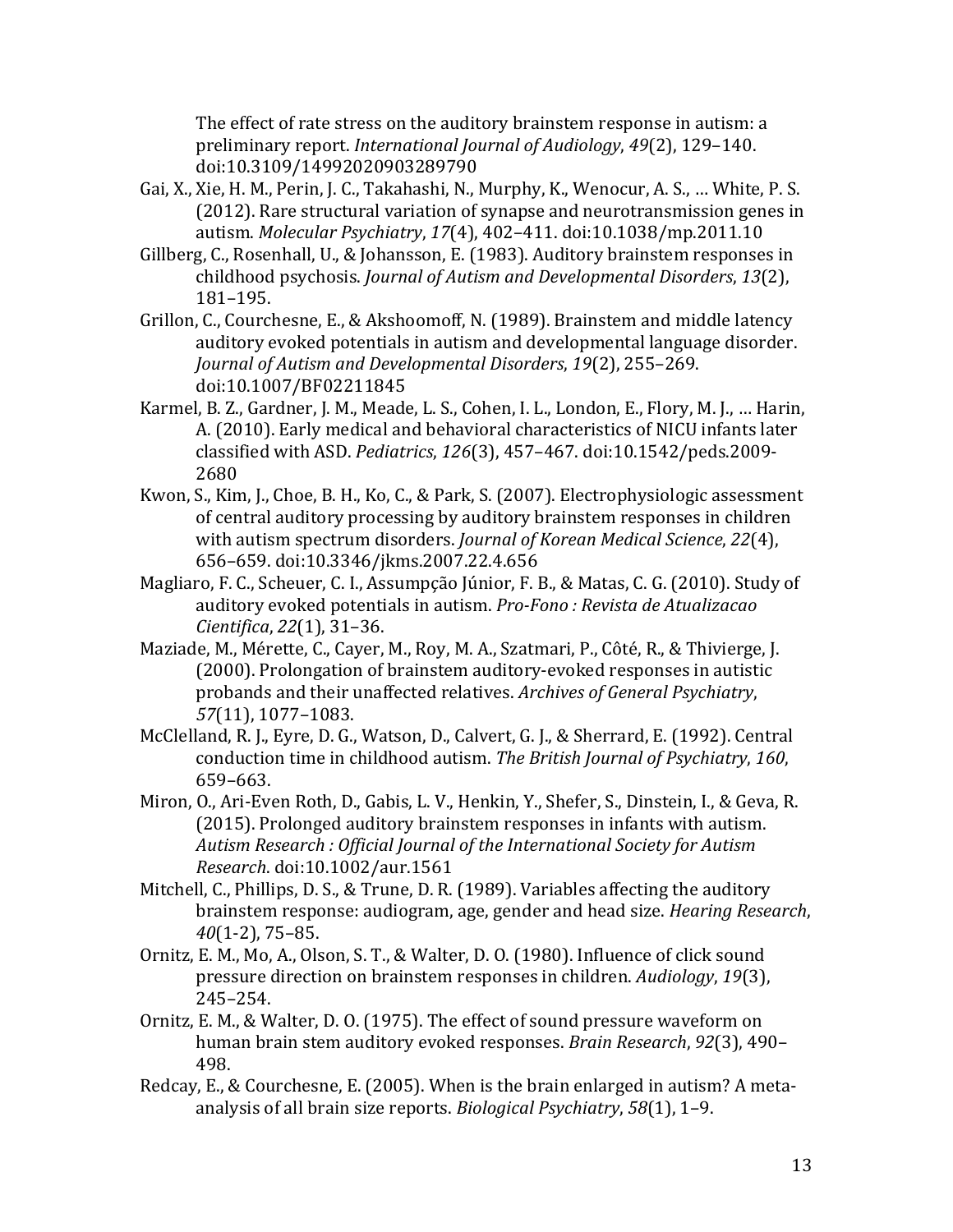doi:10.1016/j.biopsych.2005.03.026

- Roberts, T. P., Lanza, M. R., Dell, J., Qasmieh, S., Hines, K., Blaskey, L., ... Berman, J. I. (2013). Maturational differences in thalamocortical white matter microstructure and auditory evoked response latencies in autism spectrum disorders. *Brain Research*, *1537*, 79–85. doi:10.1016/j.brainres.2013.09.011
- Rosenblum, S. M., Arick, J. R., Krug, D. A., Stubbs, E. G., Young, N. B., & Pelson, R. O. (1980). Auditory brainstem evoked responses in autistic children. *Journal of* Autism and Developmental Disorders, 10(2), 215–225.
- Rosenhall, U., Nordin, V., Brantberg, K., & Gillberg, C. (2003). Autism and auditory brain stem responses. *Ear and Hearing*, 24(3), 206-214. doi:10.1097/01.AUD.0000069326.11466.7E
- Rosenhall, U., Nordin, V., Sandström, M., Ahlsen, G., & et al. (1999). Autism and hearing loss. *Journal of Autism and Developmental Disorders, 29*(5), 349–357.
- Roth, D. A., Muchnik, C., Shabtai, E., Hildesheimer, M., & Henkin, Y. (2012). Evidence for atypical auditory brainstem responses in young children with suspected autism spectrum disorders. *Developmental Medicine and Child Neurology*, 54(1), 23-29. doi:10.1111/j.1469-8749.2011.04149.x
- Rumsey, J. M., Grimes, A. M., Pikus, A. M., Duara, R., & Ismond, D. R. (1984). Auditory brainstem responses in pervasive developmental disorders. *Biological Psychiatry*, *19*(10), 1403–1418.
- Russo, N., Nicol, T., Trommer, B., Zecker, S., & Kraus, N. (2009). Brainstem transcription of speech is disrupted in children with autism spectrum disorders. *Developmental Science*, *12*(4), 557–567. doi:10.1111/j.1467- 7687.2008.00790.x
- Sersen, E. A., Heaney, G., Clausen, J., Belser, R., & Rainbow, S. (1990). Brainstem auditory-evoked responses with and without sedation in autism and Down's syndrome. *Biological Psychiatry*, 27(8), 834-840.
- Silverstein, M., & Radesky, J. (2016). Embrace the Complexity. *The Journal of the American Medical Association*, *315*(7), 661. doi:10.1001/jama.2016.0051
- Siu, A. L., US Preventive Services Task Force (USPSTF), Bibbins-Domingo, K., Grossman, D. C., Baumann, L. C., Davidson, K. W., .., Pignone, M. P. (2016). Screening for Autism Spectrum Disorder in Young Children: US Preventive Services Task Force Recommendation Statement. The *Journal of the American Medical Association*, *315*(7), 691–696. doi:10.1001/jama.2016.0018
- Skoff, B. F., Mirsky, A. F., & Turner, D. (1980). Prolonged brainstem transmission time in autism. *Psychiatry Research*, 2(2), 157-166.
- Sohmer, H., & Student, M. (1978). Auditory nerve and brain-stem evoked responses in normal, autistic, minimal brain dysfunction and psychomotor retarded children. *Electroencephalography and Clinical Neurophysiology*, 44(3), 380-388.
- Starr, A. (1976). Correlation between confirmed sites of neurological lesions and abnormalities of far-field auditory brainstem responses. *Electroencephalography and Clinical Neurophysiology*, *41*(6), 595–608. doi:10.1016/0013-4694(76)90005-5
- Student, M., & Sohmer, H. (1978). Evidence from auditory nerve and brainstem evoked responses for an organic brain lesion in children with autistic traits.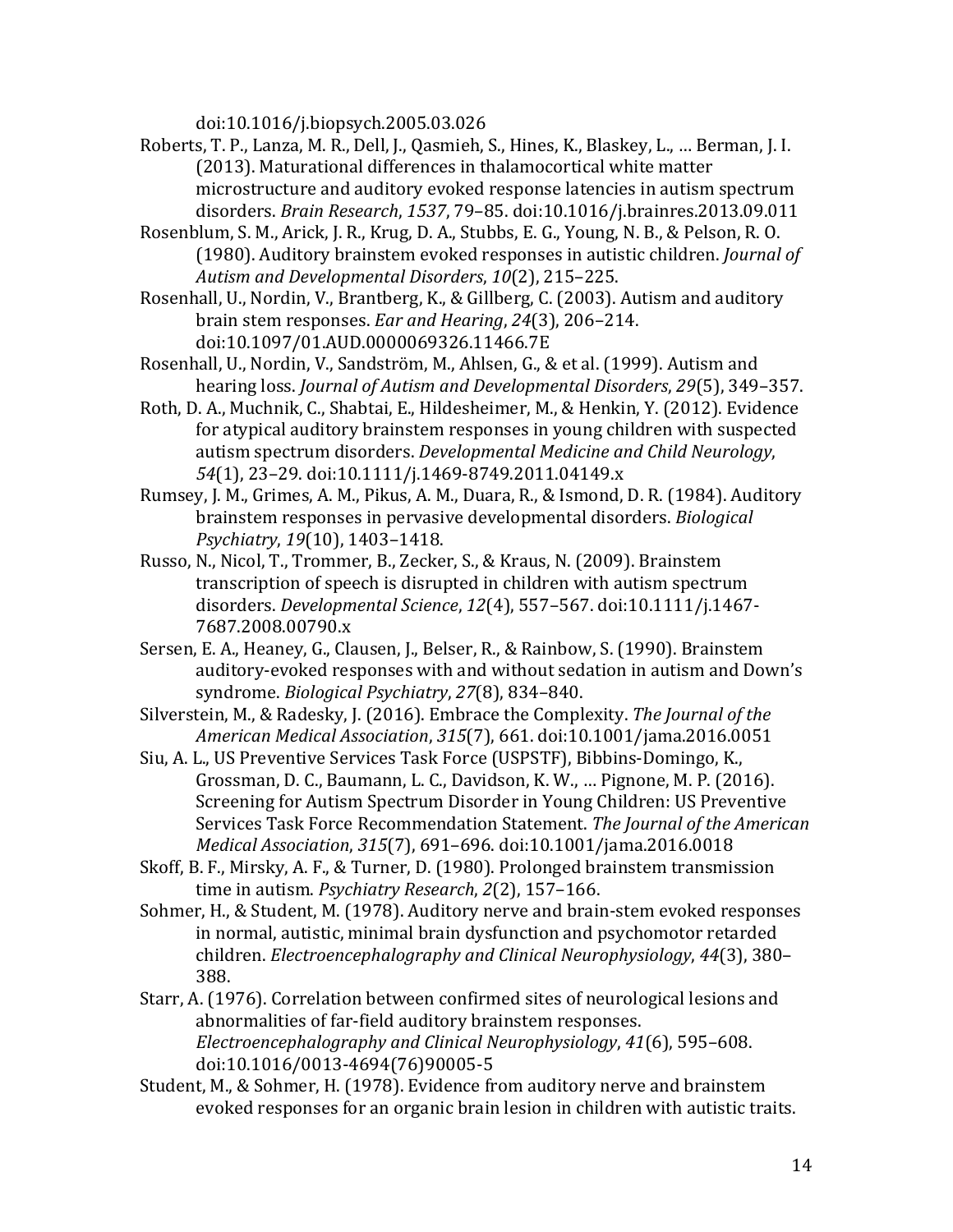*Journal of Autism and Childhood Schizophrenia,*  $8(1)$ , 13–20.

- Talkowski, M. E., Maussion, G., Crapper, L., Rosenfeld, J. A., Blumenthal, I., Hanscom, C., ... Ernst, C. (2012). Disruption of a large intergenic noncoding RNA in subjects with neurodevelopmental disabilities. *American Journal of Human Genetics*, *91*(6), 1128–1134. doi:10.1016/j.ajhg.2012.10.016
- Tanguay, P. E., Edwards, R. M., Buchwald, J., Schwafel, J., & Allen, V. (1982). Auditory brainstem evoked responses in autistic children. Archives of General *Psychiatry*, *39*(2), 174–180.
- Tas, A., Yagiz, R., Tas, M., Esme, M., Uzun, C., & Karasalihoglu, A. R. (2007). Evaluation of hearing in children with autism by using TEOAE and ABR. *Autism: The International Journal of Research and Practice*, *11*(1), 73–79. doi:10.1177/1362361307070908
- Taylor, M. J., Rosenblatt, B., & Linschoten, L. (1982). Auditory brainstem response abnormalities in autistic children. The Canadian Journal of Neurological *Sciences. Le Journal Canadien Des Sciences Neurologiques*, *9*(4), 429–433.
- Tharpe, A. M., Bess, F. H., Sladen, D. P., Schissel, H., Couch, S., & Schery, T. (2006). Auditory characteristics of children with autism. *Ear and Hearing*, 27(4), 430–441. doi:10.1097/01.aud.0000224981.60575.d8
- Thivierge, J., Bédard, C., Côté, R., & Maziade, M. (1990). Brainstem auditory evoked response and subcortical abnormalities in autism. The American Journal of *Psychiatry*, *147*(12), 1609–1613. doi:10.1176/ajp.147.12.1609
- Toma, C., Torrico, B., Hervás, A., Valdés-Mas, R., Tristán-Noguero, A., Padillo, V., ... Cormand, B. (2014). Exome sequencing in multiplex autism families suggests a major role for heterozygous truncating mutations. *Molecular Psychiatry*, 19(7), 784-790. doi:10.1038/mp.2013.106
- Ververi, A., Vargiami, E., Papadopoulou, V., Tryfonas, D., & Zafeiriou, D. (2015). Brainstem Auditory Evoked Potentials in Boys with Autism: Still Searching for the Hidden Truth. *Iranian Journal of Child Neurology*, 9(2), 21–28.
- Wolff, J. J., Gu, H., Gerig, G., Elison, J. T., Styner, M., Gouttard, S., ... IBIS Network. (2012). Differences in white matter fiber tract development present from 6 to 24 months in infants with autism. The American *Journal of Psychiatry*, 169(6), 589-600. doi:10.1176/appi.ajp.2011.11091447
- Wong, V., & Wong, S. N. (1991). Brainstem auditory evoked potential study in children with autistic disorder. *Journal of Autism and Developmental Disorders*, *21*(3), 329–340.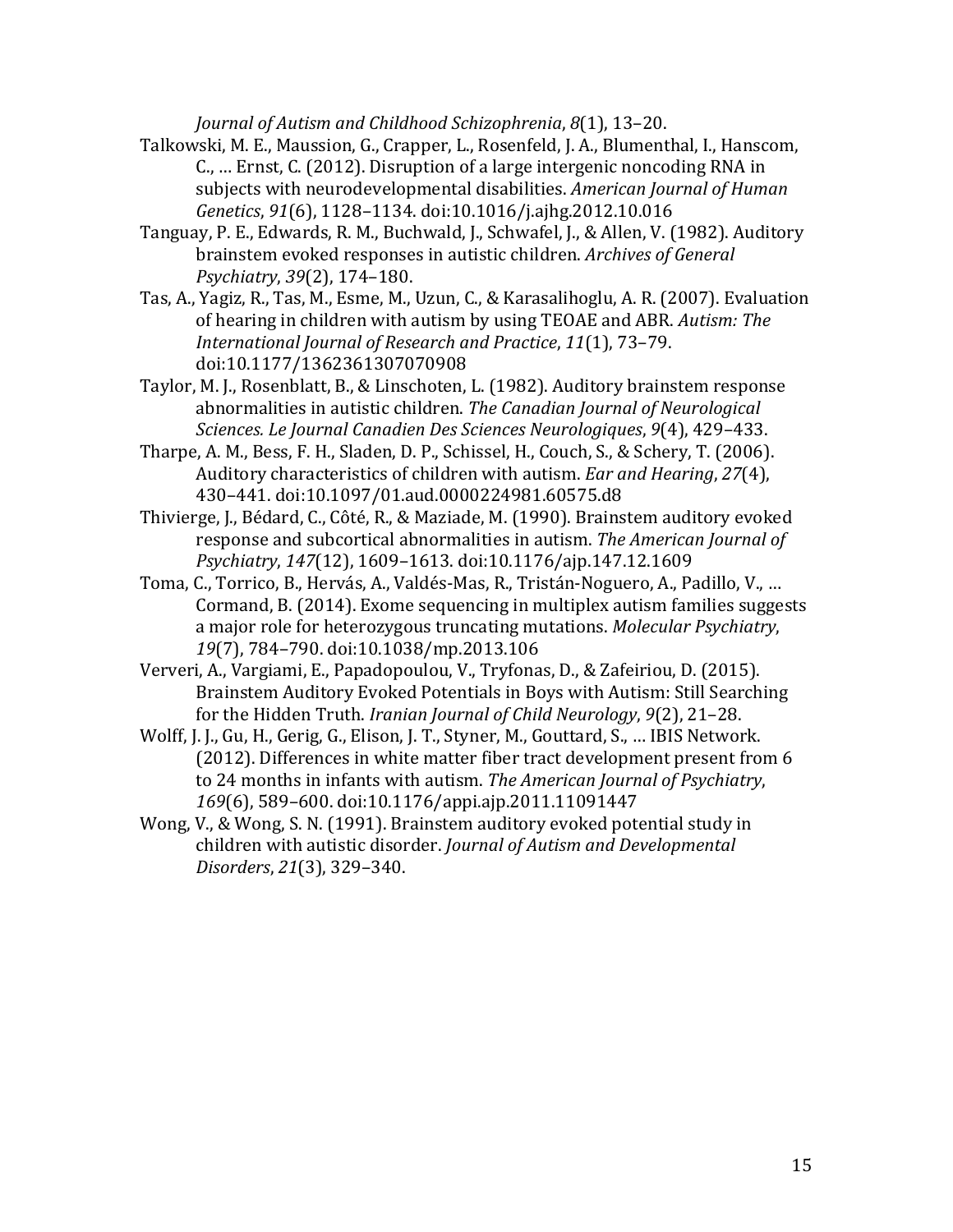## **Online Supplementary material**

#### Supplementary figure 1: Search procedure

The search was performed by the first author (OM), and was assisted by a librarian at Countway Library of Medicine (Boston, United States). The search utilized the software of the respective databases, and also made use of hand searching. The search terms used were:

MEDLINE ("Autistic Disorder"[Mesh] OR autis\*[tiab]( AnD ("Evoked Potentials, Auditory, Brain Stem"[Mesh] OR ((auditory brainstem[tiab] OR auditory brain stem[tiab] OR auditory evoked[tiab]) AND (response\*[tiab] OR potenial\*[tiab])))

Embase ('autism'/exp OR autis\*:ab,ti) AND

('evoked brain stem auditory response'/exp OR ('auditory brainstem' NEAR/1 (response OR potential)):ab,ti OR ((brainstem OR 'brain stem') NEAR/1 'auditory evoked'):ab,ti)

Web of Science TS="autis\*" AND TS=(("auditory brainstem" NEAR/1 ("response" OR "potential")) OR (("brainstem" OR "brain stem") NEAR/1 "auditory evoked"))

#### Google Scholar, HOLLIS and ScienceDirect

"Auditory Brainstem Response Autism"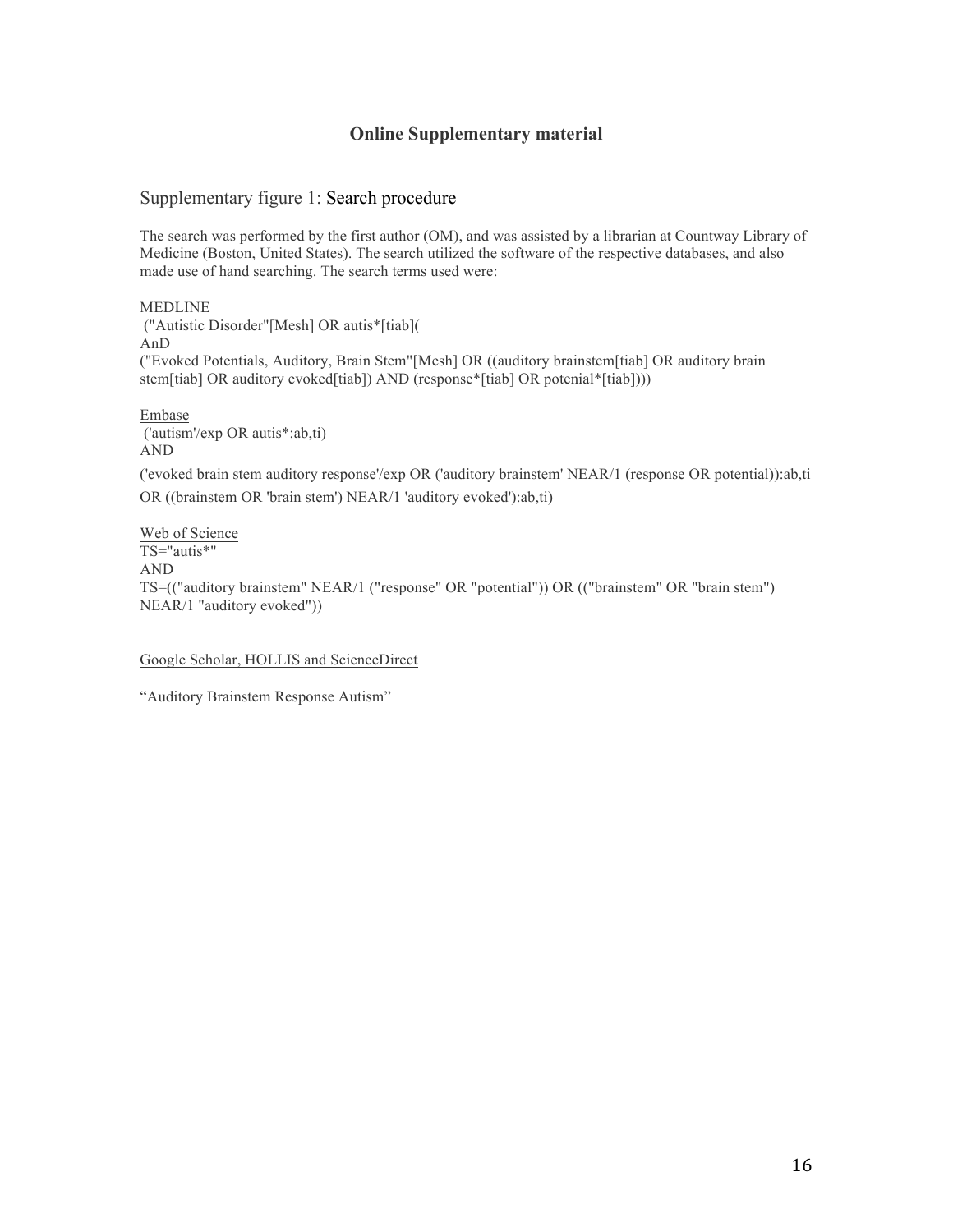# Supplementary Table 1: Exclusion chart

| <b>Number</b>           | Study                         | <b>Title</b>                                                                                                 | <b>Reason for</b><br>exclusion |
|-------------------------|-------------------------------|--------------------------------------------------------------------------------------------------------------|--------------------------------|
| $\mathbf{1}$            | Maziade et al 2000(1)         | Prolongation of brainstem auditory-evoked responses in autistic probands and<br>their unaffected relatives   | No-V                           |
| $\overline{2}$          | Taylor et al 1982(2)          | Auditory brainstem response abnormalities in autistic children                                               | No-V                           |
| 3                       | Mclelland et al 1992(3)       | Auditory brainstem response screening for hearing loss in high risk neonates                                 | No-V                           |
| 4                       | Thivierge et al 1990(4)       | Brain-stem auditory evoked response (BAER): Normative study in children and<br>adults                        | No-V                           |
| 5                       | Novick et al 1980(5)          | An electrophysiologic indication of auditory processing defects in autism                                    | No-V                           |
| 6                       | Skoff et al 1986(6)           | Brainstem auditory evoked potentials in autism                                                               | No-V                           |
| $\overline{\mathbf{z}}$ | Gillberg et al 1987(7)        | Neurobiological Findings In 20 Relatively Gifted Children With Kanner-<br>Type Autism Or Asperger Syndrome   | No-V                           |
| 8                       | Romero et al 2014(8)          | AUDIOLOGIC AND ELECTROPHYSIOLOGIC EVALUATION IN THE AUTISTIC<br>SPECTRUM DISORDER                            | No-V                           |
| 9                       | Ho et al 1999(9)              | Pervasive Developmental Delay in Children Presenting As Possible Hearing Loss                                | No-V                           |
| 10                      | Demopoulos et al<br>2015(10)  | Audiometric Profiles in Autism Spectrum Disorders: Does Subclinical Hearing Loss<br>Impact Communication?    | No-V                           |
| 11                      | Kallstrand et al 2010(11)     | Abnormal auditory forward masking pattern in the brainstem response of<br>individuals with Asperger syndrome | No-V                           |
| 12                      | Matas et al 2009(12)          | Audiologic and electrophysiologic evaluation in children with psychiatric disorders                          | No-V                           |
| 13                      | Fein et al 1981(13)           | Clinical Correlates of Brainstem Dysfunction in Autistic Children                                            | No-V                           |
| 14                      | Steffenburg et al<br>1991(14) | Neuropsychiatric assessment of children with autism: a population-based study.                               | No-V                           |
| 15                      | Yan Hua et al 2012(15)        | Auditory abnormalities in children with autism.(Report)                                                      | $No-V$                         |
| 16                      | Al-Ayadhi(16)                 | Auditory brainstem evoked response in autistic children in central Saudi Arabia                              | No-age                         |
| 17                      | Zhang et al 2008(17)          | Observation of the Brainstem Auditory Evoked Potentials in Autism Childhood                                  | No-English                     |
| 18                      | Zhang et al 2010(18)          | Discussion on early diagnosis of brainstem auditory evoked potentials in<br><b>Childhood Autism</b>          | No-English                     |
| 19                      | Garruae et al 1984(19)        | Auditory brain-stem evoked responses in normal and autistic children                                         | No-English                     |
| 20                      | Germano et al 2006(20)        | Neurobiology of autism: Study of a sample of autistic children                                               | No-English                     |
| 21                      | Wu et al 2014(21)             | The clinical analysis of results of brainstem auditory evoked potentials in 27<br>autism children            | No-English                     |
| 22                      | Wang et al 2009(22)           | Auditory brainstem response and DPOAE in autism children                                                     | No-English                     |
| 23                      | Wang et al 2010(23)           | The Hearing Status and the Functions of Efferent System in Autistic Children                                 | No-English                     |
| 24                      | Rongqin Wu et al<br>2011(24)  | The clinical applications of auditory brainstem response in juvenile with<br>schizophrenia and autistism     | No-English                     |
| 25                      | Seri et al 1991(25)           | Autism in tuberous sclerosis: evoked potential evidence for a deficit in auditory<br>sensory processing      | Tuberous<br>sclerosis          |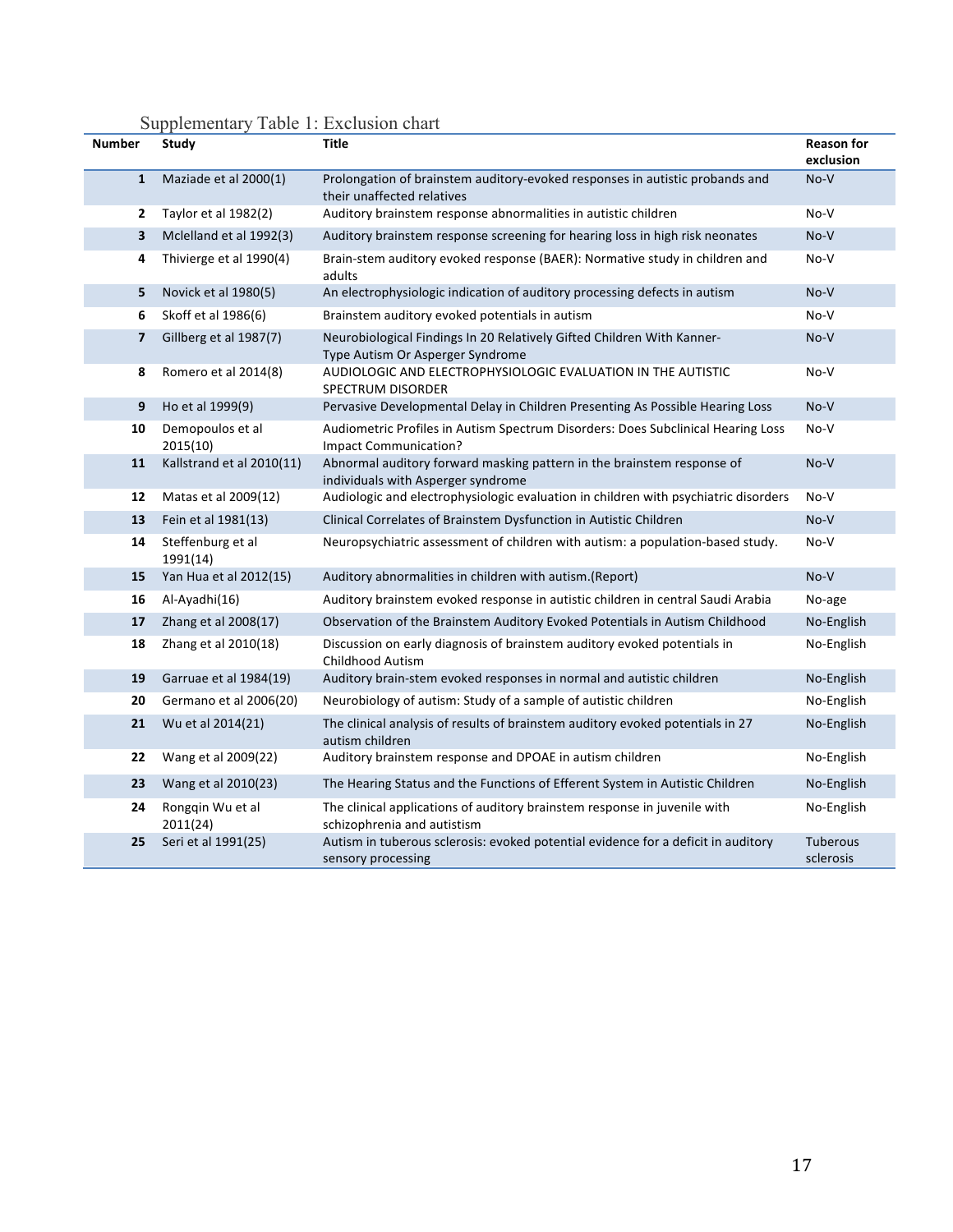## Supplementary Table 2: Contacting authors

An attempt was made to reach authors of studies that did not specify wave V latency or age, which is needed for the comparison between the studies (authors whose article provided sufficient data were not contacted). Of the authors that were contacted, the authors of three articles that published in 2014(26), 2013(27) and 2009(28) responded with the data (see table). The authors of older publications that were contacted did not have the data or did not respond. The author of a poster presentation from 1986(6) was contacted for more information and he replied that it was not saved, so only journal articles were used in the final analysis. An attempt was made to contact authors who did not publish in English to ask for an English version but in the 3 attempts that were made, no response was reached (18, 20, 29), so no further attempts were made.

| <b>Corresponding Author</b> | <b>Response</b>                                                                                      |
|-----------------------------|------------------------------------------------------------------------------------------------------|
| Dr. Rania Abdou(26)         | Sent means                                                                                           |
| Dr. Ira Cohen(27)           | Sent means and gender ratio                                                                          |
| Dr. Nina Kraus(28)          | Sent means                                                                                           |
| Dr. Haim Sohmer(30)         | Confirmed that his article and Student et al 1978(31)<br>probably used the same children with autism |
| Dr. Novick(5)               | Attempting to find data                                                                              |
| Dr. Maziade $(1)$           | Data not saved                                                                                       |
| Dr. Thivierge(4)            | Data not saved                                                                                       |
| Dr. Taylor $(2)$            | Data not saved                                                                                       |
| Dr. McClelland(3)           | Data not saved                                                                                       |
| Dr. $Skoff(6)$              | Data not saved                                                                                       |
| Dr. Matas $(12)$            | No reply                                                                                             |
| Dr. Al-Ayadhi(16)           | No reply                                                                                             |
| Dr. Zhang $(18)$            | No reply                                                                                             |
| Dr. Gerraue(19)             | No reply                                                                                             |
| Dr. Germano(20)             | No reply                                                                                             |
| Dr. $Frizzo(8)$             | No reply                                                                                             |
| Dr. Fein $(13)$             | No reply                                                                                             |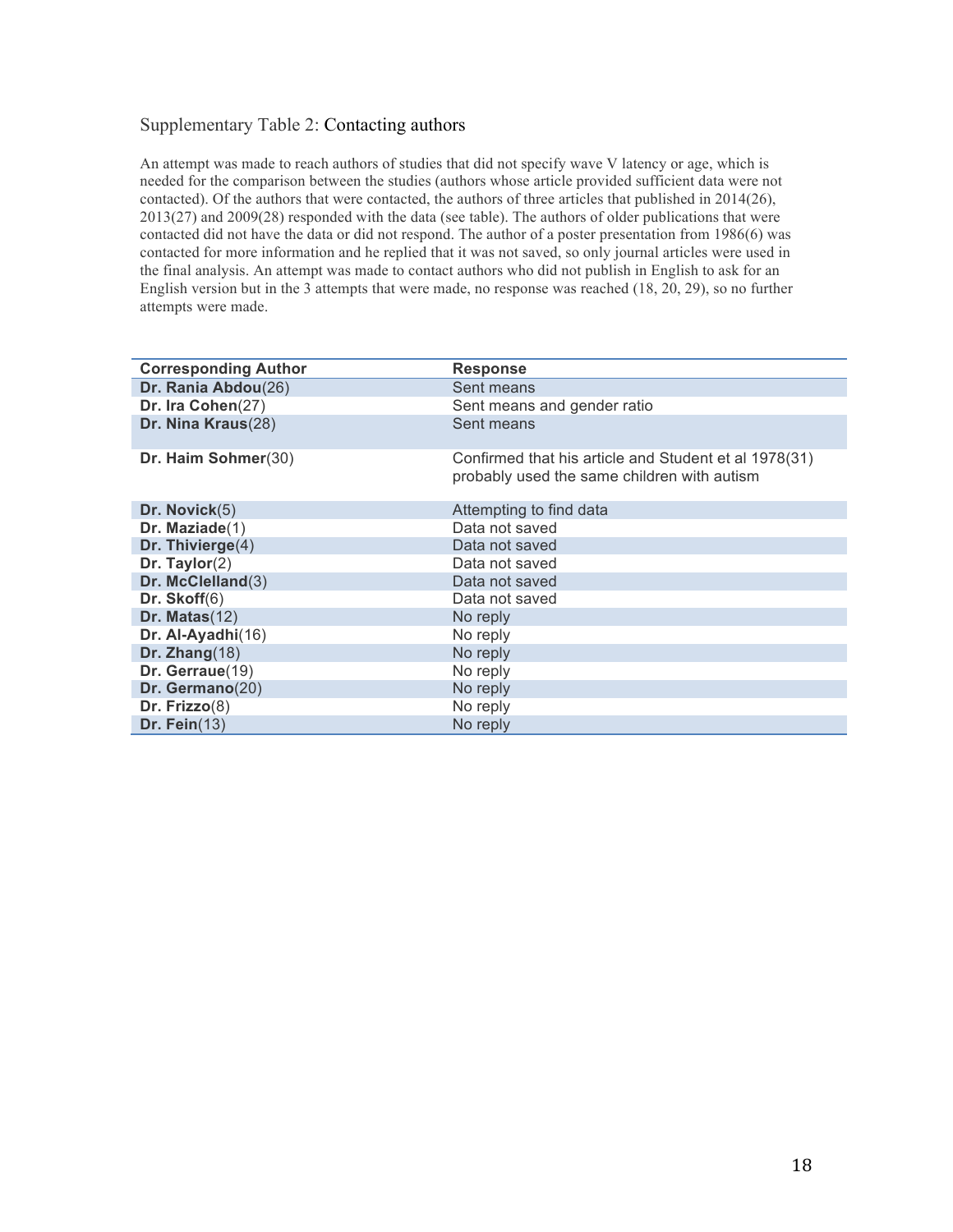#### Supplementary Figure 2: Extracting data from plot images

For 3 articles that specified mean latencies only in plot images, the values were extracted from the image (Web-Plot-Digitizer http://arohatgi.info/WebPlotDigitizer/). Extracted values were later rechecked manually. Red dots indicate the extracted values of means and standard deviations.



Tanguay et al 1982(33)



Courchesne et al 1985(34)

WANT V LATENCY

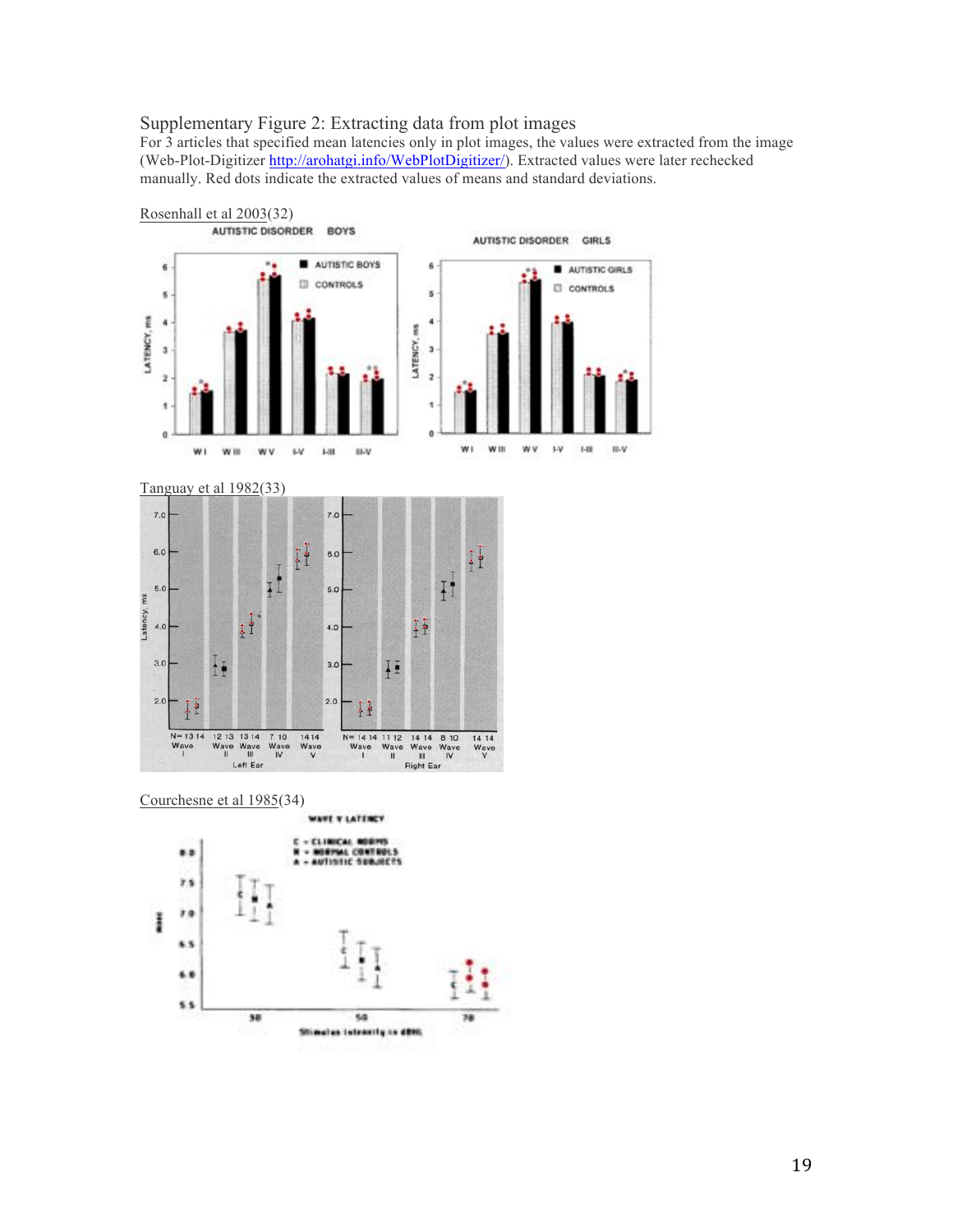

Supplementary Figure 3: Funnel plot estimation of publication bias

Legend: Y=Standard error of wave V autism prolongation. X=Standardized Mean Difference of wave V autism prolongation.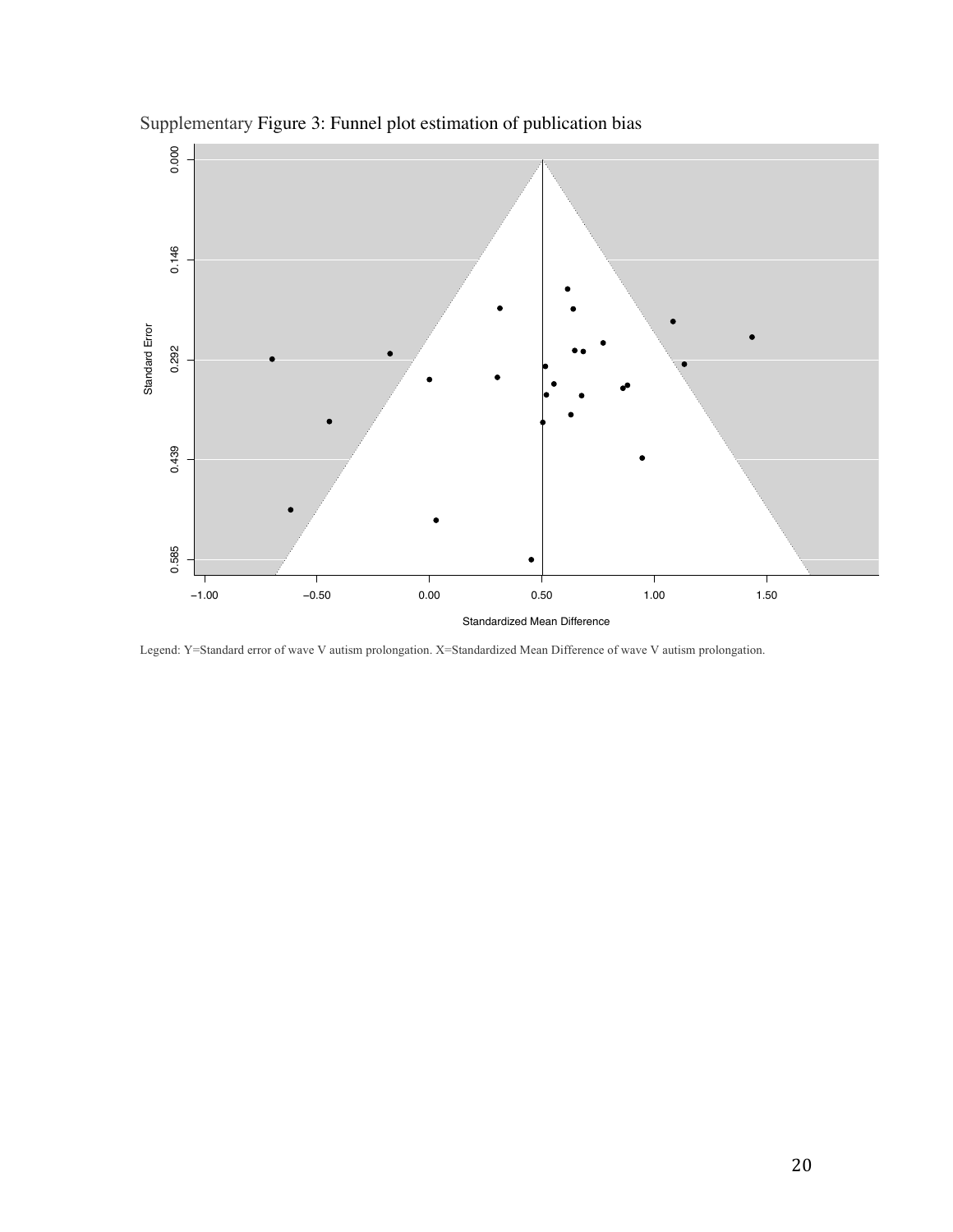#### Supplementary Figure 4: Article comparison explanation

When articles used several sounds intensities, the analysis included the values from the intensities that were closest to the intensities of the other articles.(33, 34) One article specified all the waves of a certain intensity and only one wave for other intensities, which lead to the inclusion of the more detailed intensity.(40) Most articles specified latency for both ears, so in the few cases specified for left and/or right, the latencies were averaged. In one study a subsample of toddlers was compared to clinical norms based on young adults, so this subsample was not include in the analysis to avoid bias by the large age difference.(41) In studies using both an autism group and mild/sub-clinical autism group, the autism group was included.(42, 43) Average age was calculated by averaging the control average age and autism average age. In the few studies where average was not specified but range was, the minimum age and the maximum age were averaged. (30, 31, 44) Similarly, in the few studies where number of sweeps or rate was given as minimum and maximum values, the minimum and the maximum values were averaged.(30, 32, 34, 45) Comparison of hearing threshold exclusion was not possible due to studies using different thresholds. The majority of studies excluded abnormal hearing cases.(26, 27, 32–34, 40–43, 46–56) In cases where some latencies were not specified but could be calculated by the other latencies that were specified, such calculation was performed. For example, when IPL I-V was not specified but the absolute latencies of waves V and I were specified, the absolute latencies were used to calculate the IPL.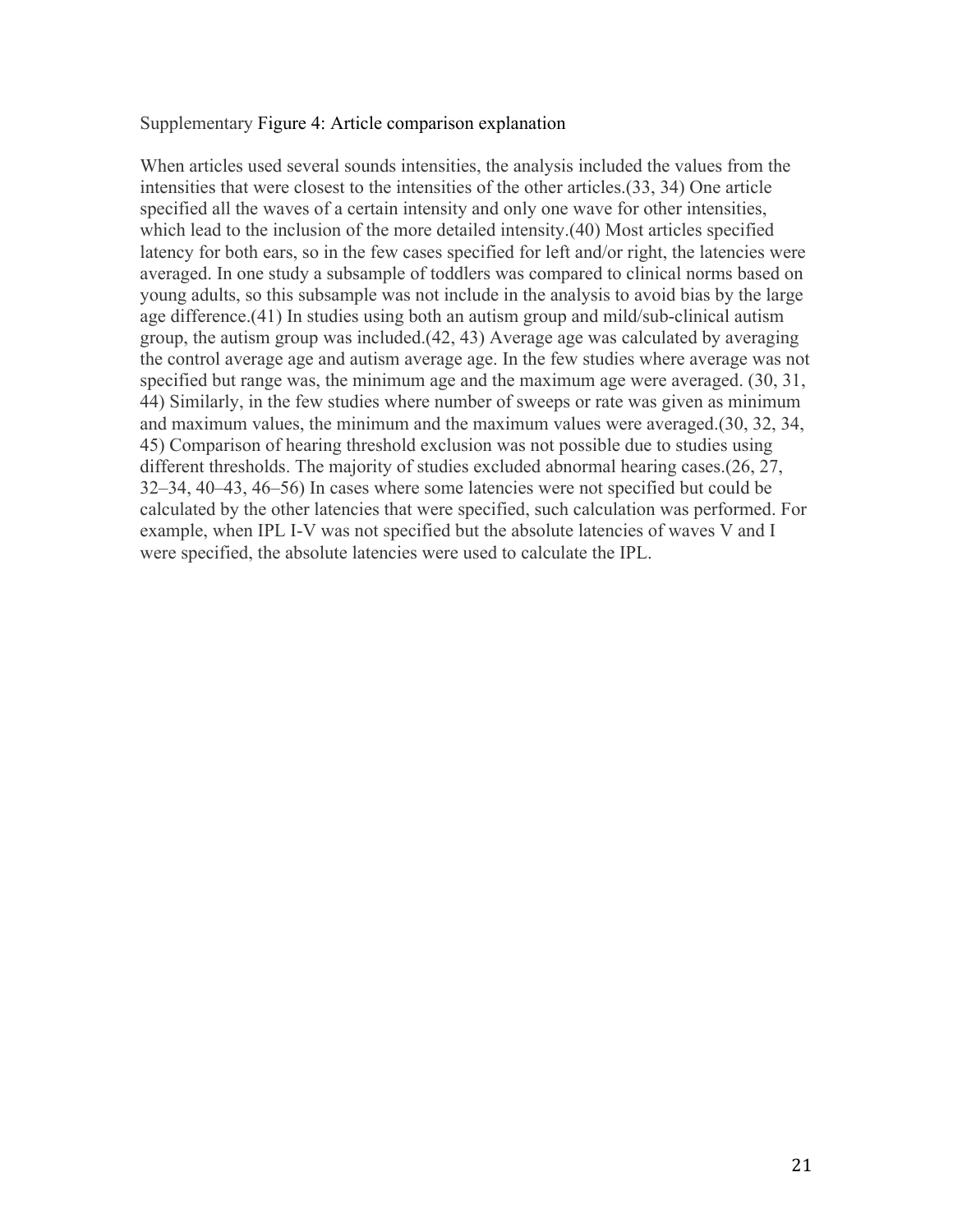



Legend: Y=Wave prolongation in percentage (III top & I bottom). X=mean age at time of ABR in years. Blue line=Linear regression. Grey area=Linear regression confidence interval of 95%. White names indicate first author name and circle size corresponds to sample size. For example, Circle "Cohen" represents Cohen et al 2013 and the size corresponds to a sample size of 70 participants. Wave III originates from a higher area compared to wave I.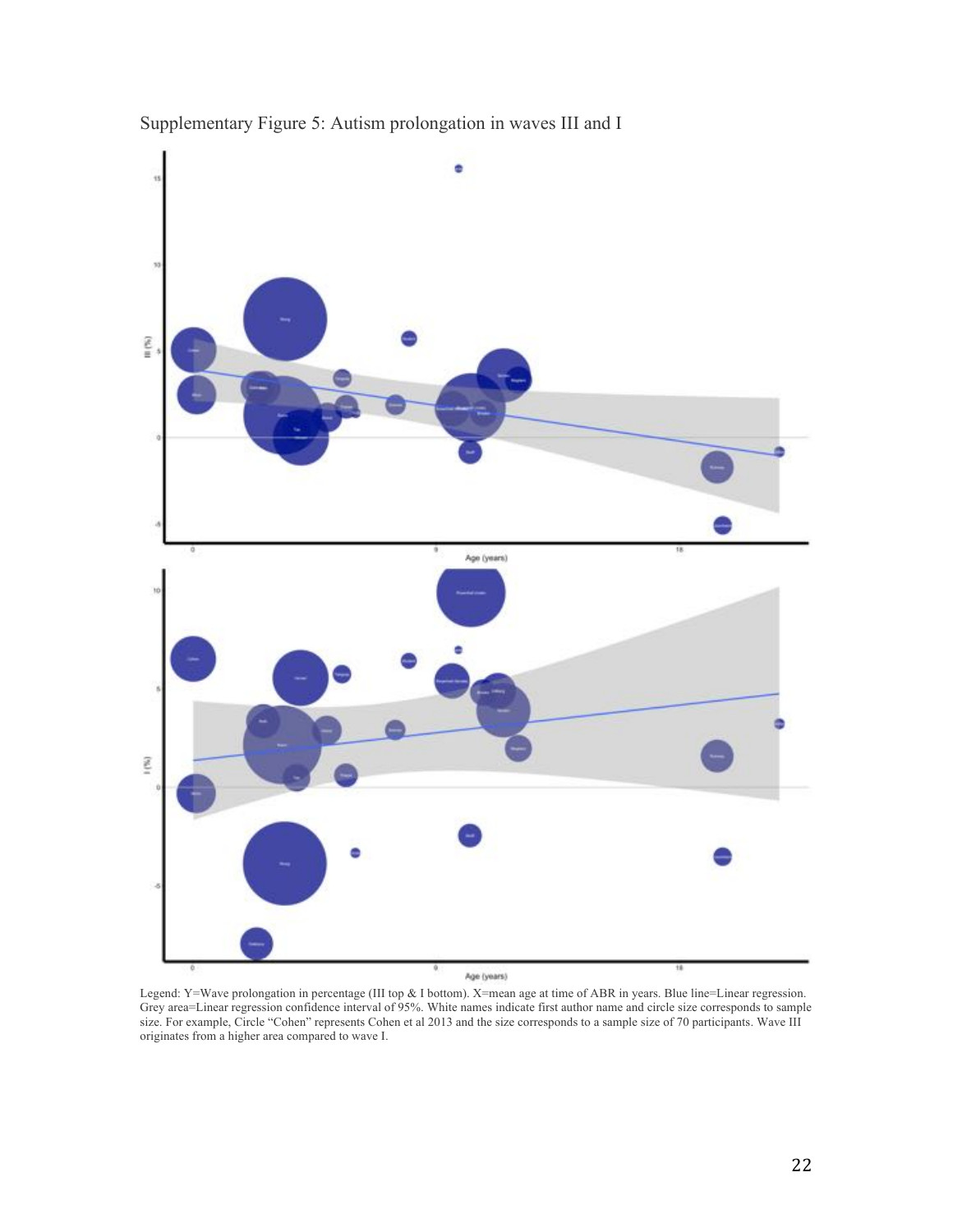

Supplementary Figure 6: Autism prolongation in Inter-Peak Latencies I-V, I-III and III-V

Legend: Y=Wave prolongation in percentage (I-V top, I-III middle & III-V bottom). X=mean age at time of ABR in years. Blue line=Linear regression. Grey area=Linear regression confidence interval of 95%. White names indicate first author name and circle size corresponds to sample size. For example, Circle "Cohen" represents Cohen et al 2013 and the size corresponds to a sample size of 70 participants. Inter-Peak latencies are measured as the latency difference between the absolute latency of wave I, III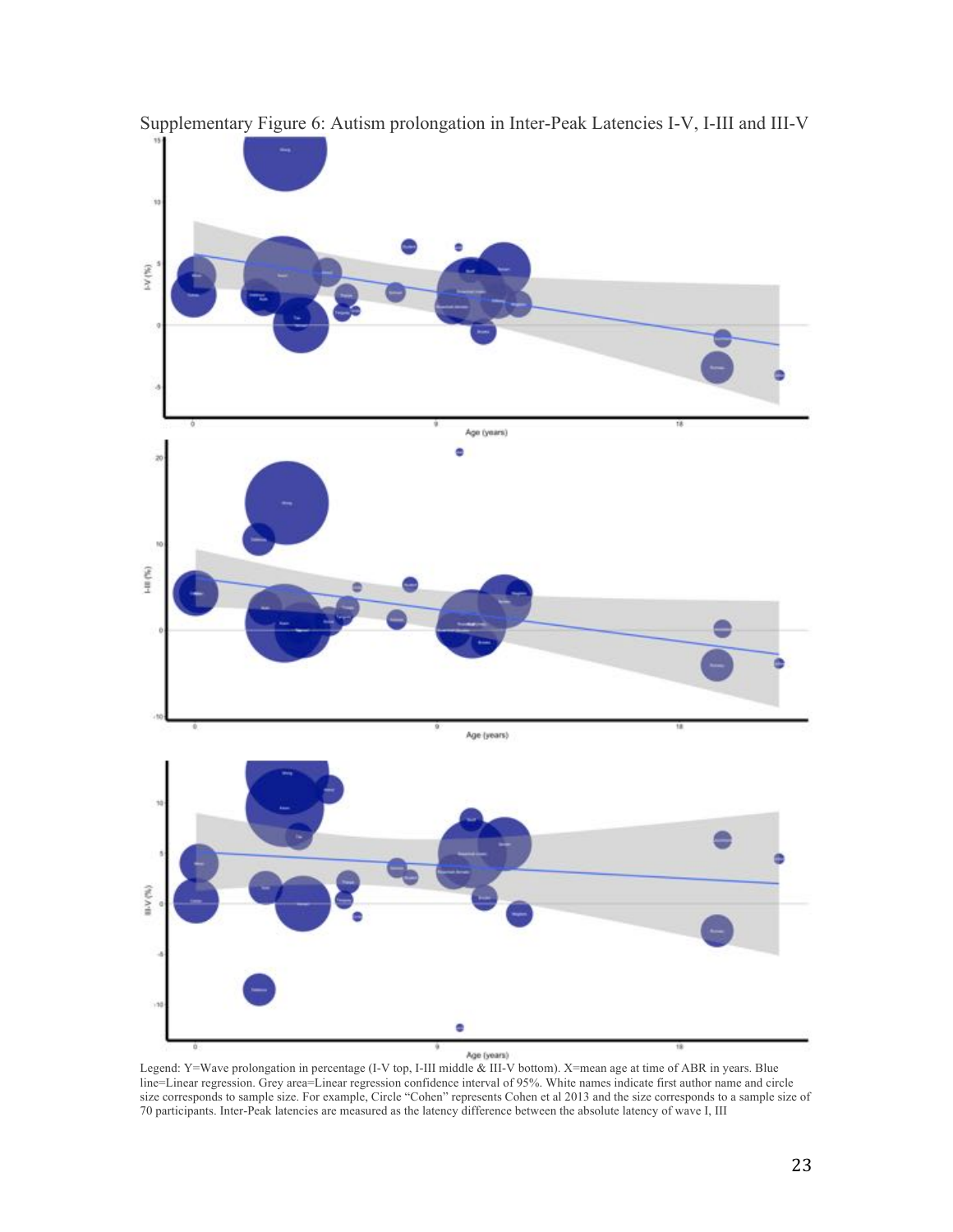## **SUPPLEMENTAL REFERENCES**

- 1. Maziade M, Mérette C, Cayer M, Roy MA, Szatmari P, Côté R, *et al. (2000): Prolongation of brainstem auditory-evoked responses in autistic probands and their unaffected relatives. Arch Gen Psychiatry*. 57(11): 1077–83.
- 2. Taylor MI, Rosenblatt B. Linschoten L (1982): Auditory brainstem response abnormalities in autistic children. *Can J Neurol Sci*. 9(4): 429-33.
- 3. McClelland RJ, Eyre DG, Watson D, Calvert GJ, Sherrard E (1992): Central conduction time in childhood autism. *Br J Psychiatry*. 160: 659–63.
- 4. Thivierge J, Bédard C, Côté R, Maziade M (1990): Brainstem auditory evoked response and subcortical abnormalities in autism. Am *J Psychiatry*. 147(12): 1609–13.
- 5. Novick B, Vaughan HG, Kurtzberg D, Simson R (1980): An electrophysiologic indication of auditory processing defects in autism. *Psychiatry Res.* 3(1): 107– 14.
- 6. Skoff BD, Fein D, McNally B, Lucci D, Humes-Bartlo M, Waterhouse L (1986): Brainstem auditory evoked potentials in autism. *Psychophysiology*
- 7. Gillberg C, Steffenburg S, Jakobsson G (1987): Neurobiological findings in 20 relatively gifted children with kanner-type autism or asperger syndrome. *Dev Med Child Neurol*. 29(5): 641–49.
- 8. Romero A, Gução A, Delecrode C, Cardoso A, Misquiatti A, Frizzo A (2014): Audiologic and electrophysiologic evaluation in the autistic spectrum disorder. *Rev. CEFAC*. 16(3): 707–14.
- 9. Ho PT, Keller JL, Berg AL, Cargan AL, Haddad J (1999): Pervasive developmental delay in children presenting as possible hearing loss. *Laryngoscope*. 109(1): 129–35.
- 10. Demopoulos C, Lewine JD (2016): Audiometric profiles in autism spectrum disorders: does subclinical hearing loss impact communication? Autism Res.  $9(1): 107-20.$
- 11. Källstrand J, Olsson O, Nehlstedt SF, Sköld ML, Nielzén S (2010): Abnormal auditory forward masking pattern in the brainstem response of individuals with asperger syndrome. *Neuropsychiatr Dis Treat.* 6: 289–96.
- 12. Matas CG, Gonçalves IC, Magliaro FC (2009): Audiologic and electrophysiologic evaluation in children with psychiatric disorders. *Braz J Otorhinolaryngol*. 75(1): 130–38.
- 13. Fein D, Skoff B, Mirsky AF (1981): Clinical correlates of brainstem dysfunction in autistic children. *J Autism Dev Disord*. 11(3): 303-15.
- 14. Steffenburg S (1991): Neuropsychiatric assessment of children with autism: a population-based study. *Dev Med Child Neurol*. 33(6): 495-511.
- 15. Hua TY, Yan XC, Ping JS, Xin SB, Bo WL, Lin W (2012): Auditory abnormalities in children with autism.
- 16. Al-Ayadhi LY (2008): Auditory brainstem evoked response in autistic children in central saudi arabia. *Neurosciences (Riyadh)*. 13(2): 192-93.
- 17. Zhang Nan, Li Yuru (2008): Observation of the brainstem auditory evoked potentials in autism childhood.
- 18. Zhang Y, Shen H, He D (2010): Discussion on early diagnosis of brainstem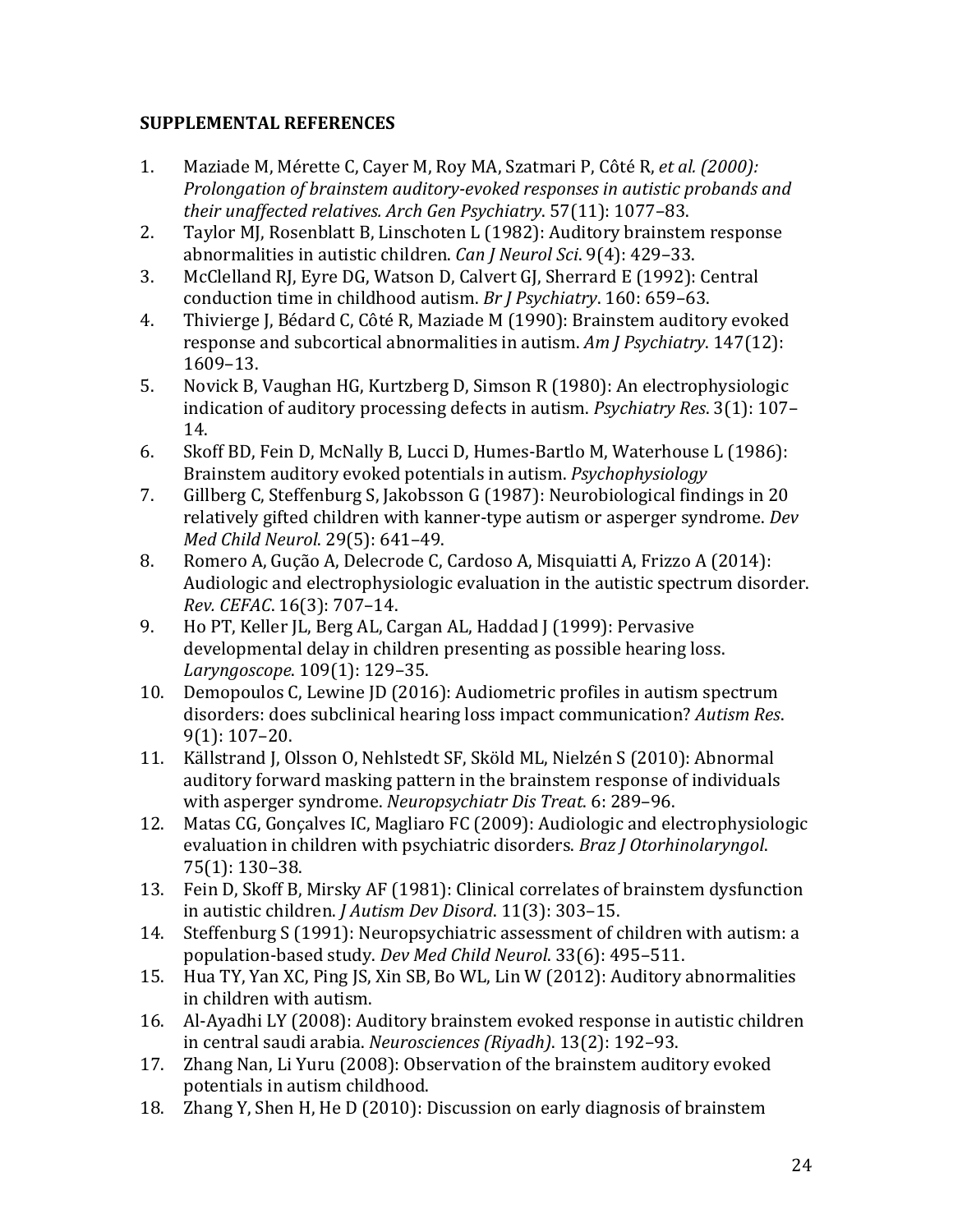auditory evoked potentials in childhood autism. *National Medical Frontiers of China*. 5(2):

- 19. Garreau B, Tanguay P, Roux S, Lelord G (1984): [brain stem auditory evoked potentials in the normal and autistic child]. *Rev Electroencephalogr Neurophysiol Clin*. 14(1): 25–31.
- 20. Germanò E, Gagliano A, Magazù A, Calarese T, Calabrò ME, Bonsignore M, *et al.* (2006): [neurobiology of autism: study of a sample of autistic children]. Minerva *Pediatr*. 58(2): 109–20.
- 21. WU Xiao-qing, Chang He, WU Min, YAN Dong  $-$  mei (2014): The clinical analysis on results of brainstem auditory evoked potentials in 27 autism children. *Proceeding of Clinical Medicine*
- 22. Wang Sufang, Dong Xuelei, Wang Yongsheng (2009): Auditory brainstem response and dpoae in autism children.
- 23. Wang Chenrong, Hua Qingquan, Huang Zhiwu, Li Dan (2010): The hearing status and the functions of efferent system in autistic children.
- 24. Rongqin Wu, Shaojin Zhang, Guangqi Zhang, Chong Chen (2011): The clinical applications of auditory brainstem response in juvenile with schizophrenia and autistism.
- 25. Seri S, Cerquiglini A, Pisani F, Curatolo P (1999): Autism in tuberous sclerosis: evoked potential evidence for a deficit in auditory sensory processing. *Clin Neurophysiol*. 110(10): 1825–30.
- 26. Azouz HG, Kozou H, Khalil M, Abdou RM, Sakr M (2014): The correlation between central auditory processing in autistic children and their language processing abilities. *Int J Pediatr Otorhinolaryngol.* 78(12): 2297-2300.
- 27. Cohen IL, Gardner JM, Karmel BZ, Phan HT, Kittler P, Gomez TR, *et al. (2013): Neonatal brainstem function and 4-month arousal-modulated attention are jointly associated with autism. Autism Res*. 6(1): 11–22.
- 28. Russo N, Nicol T, Trommer B, Zecker S, Kraus N (2009): Brainstem transcription of speech is disrupted in children with autism spectrum disorders. *Dev Sci*. 12(4): 557–67.
- 29. Garreau B, Barthelemy C, Martineau J, Bruneau N, Lelord G (1985): [electrophysiologic aspects of infantile autism]. *Encephale*. 11(4): 145–55.
- 30. Sohmer H, Student M (1978): Auditory nerve and brain-stem evoked responses in normal, autistic, minimal brain dysfunction and psychomotor retarded children. *Electroencephalogr Clin Neurophysiol*. 44(3): 380-88.
- 31. Student M, Sohmer H (1978): Evidence from auditory nerve and brainstem evoked responses for an organic brain lesion in children with autistic traits. *J Autism Child Schizophr*. 8(1): 13–20.
- 32. Rosenhall U, Nordin V, Brantberg K, Gillberg C (2003): Autism and auditory brain stem responses. *Ear Hear*. 24(3): 206-14.
- 33. Tanguay PE, Edwards RM, Buchwald J, Schwafel J, Allen V (1982): Auditory brainstem evoked responses in autistic children. *Arch Gen Psychiatry*. 39(2): 174–80.
- 34. Courchesne E, Courchesne RY, Hicks G, Lincoln AJ (1985): Functioning of the brain-stem auditory pathway in non-retarded autistic individuals.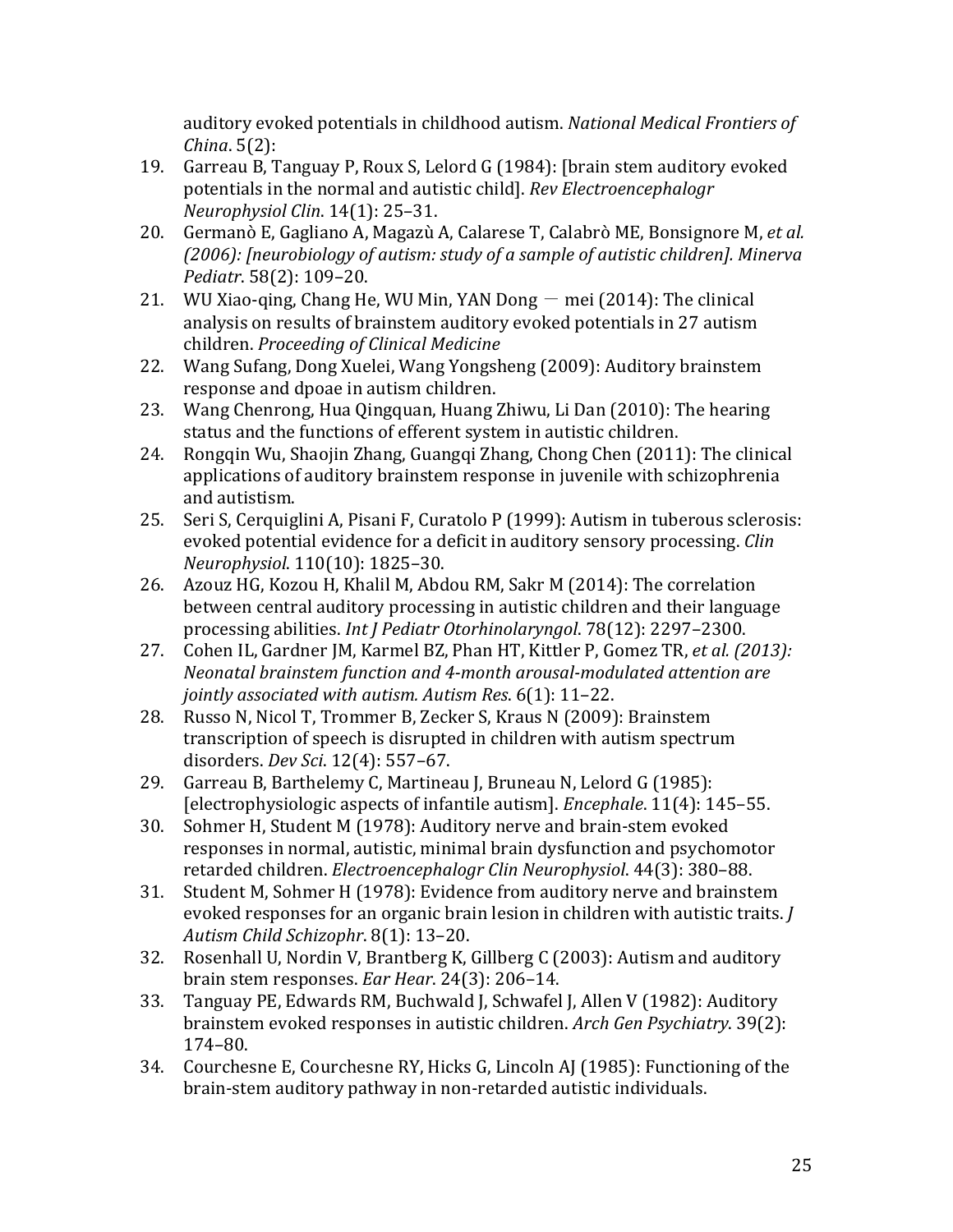*Electroencephalogr Clin Neurophysiol*. 61(6): 491–501.

- 35. Screening Data | Early Hearing Detection and Intervention (EHDI) | NCBDDD | CDC. https://ehdidash.cdc.gov/IAS/dataviews/view?viewId=26
- 36. EHDI Programs | Hearing Loss | NCBDDD | CDC. http://www.cdc.gov/ncbddd/hearingloss/ehdi-programs.html
- 37. NCHAM: State Grants. http://www.infanthearing.org/stategrants/2011 archive.php
- 38. 2001 CDC State EHDI Grant: North Carolina Abstract & Narrative. http://www.infanthearing.org/stategrants/cdc2001/cdc2001\_northcarolina.h tml
- 39. Harrison W, Goodman D (2015): Epidemiologic trends in neonatal intensive care, 2007-2012. *JAMA Pediatr*. 169(9): 855–62.
- 40. Dabbous AO (2012): Characteristics of auditory brainstem response latencies in children with autism spectrum disorders. *Audiol Med*. 10(3): 122-31.
- 41. Miron O, Ari-Even Roth D, Gabis LV, Henkin Y, Shefer S, Dinstein I, *et al. (2015): Prolonged auditory brainstem responses in infants with autism. Autism Res*
- 42. Wong V, Wong SN (1991): Brainstem auditory evoked potential study in children with autistic disorder. *J Autism Dev Disord*. 21(3): 329–40.
- 43. Sersen EA, Heaney G, Clausen J, Belser R, Rainbow S (1990): Brainstem auditory-evoked responses with and without sedation in autism and down's syndrome. *Biol Psychiatry*. 27(8): 834–40.
- 44. Ornitz EM, Mo A, Olson ST, Walter DO (1980): Influence of click sound pressure direction on brainstem responses in children. *Audiology*. 19(3): 245– 54.
- 45. Gillberg C, Rosenhall U, Johansson E (1983): Auditory brainstem responses in childhood psychosis. *J Autism Dev Disord*. 13(2): 181-95.
- 46. Roth DA, Muchnik C, Shabtai E, Hildesheimer M, Henkin Y (2012): Evidence for atypical auditory brainstem responses in young children with suspected autism spectrum disorders. *Dev Med Child Neurol*. 54(1): 23-29.
- 47. Tas A, Yagiz R, Tas M, Esme M, Uzun C, Karasalihoglu AR (2007): Evaluation of hearing in children with autism by using teoae and abr. *Autism*. 11(1): 73–79.
- 48. Ververi A, Vargiami E, Papadopoulou V, Tryfonas D, Zafeiriou D (2015): Brainstem auditory evoked potentials in boys with autism: still searching for the hidden truth. *Iran J Child Neurol*. 9(2): 21-28.
- 49. Tanguay PE, Edwards RM (1982): Electrophysiological studies of autism: the whisper of the bang. *J Autism Dev Disord*. 12(2): 177–84.
- 50. Tharpe AM, Bess FH, Sladen DP, Schissel H, Couch S, Schery T (2006): Auditory characteristics of children with autism. *Ear Hear*. 27(4): 430-41.
- 51. Russo NM, Skoe E, Trommer B, Nicol T, Zecker S, Bradlow A, *et al. (2008): Deficient brainstem encoding of pitch in children with autism spectrum disorders. Clin Neurophysiol*. 119(8): 1720–31.
- 52. Rosenblum SM, Arick JR, Krug DA, Stubbs EG, Young NB, Pelson RO (1980): Auditory brainstem evoked responses in autistic children. *J Autism Dev Disord*. 10(2): 215–25.
- 53. Fujikawa-Brooks S, Isenberg AL, Osann K, Spence MA, Gage NM (2010): The effect of rate stress on the auditory brainstem response in autism: a